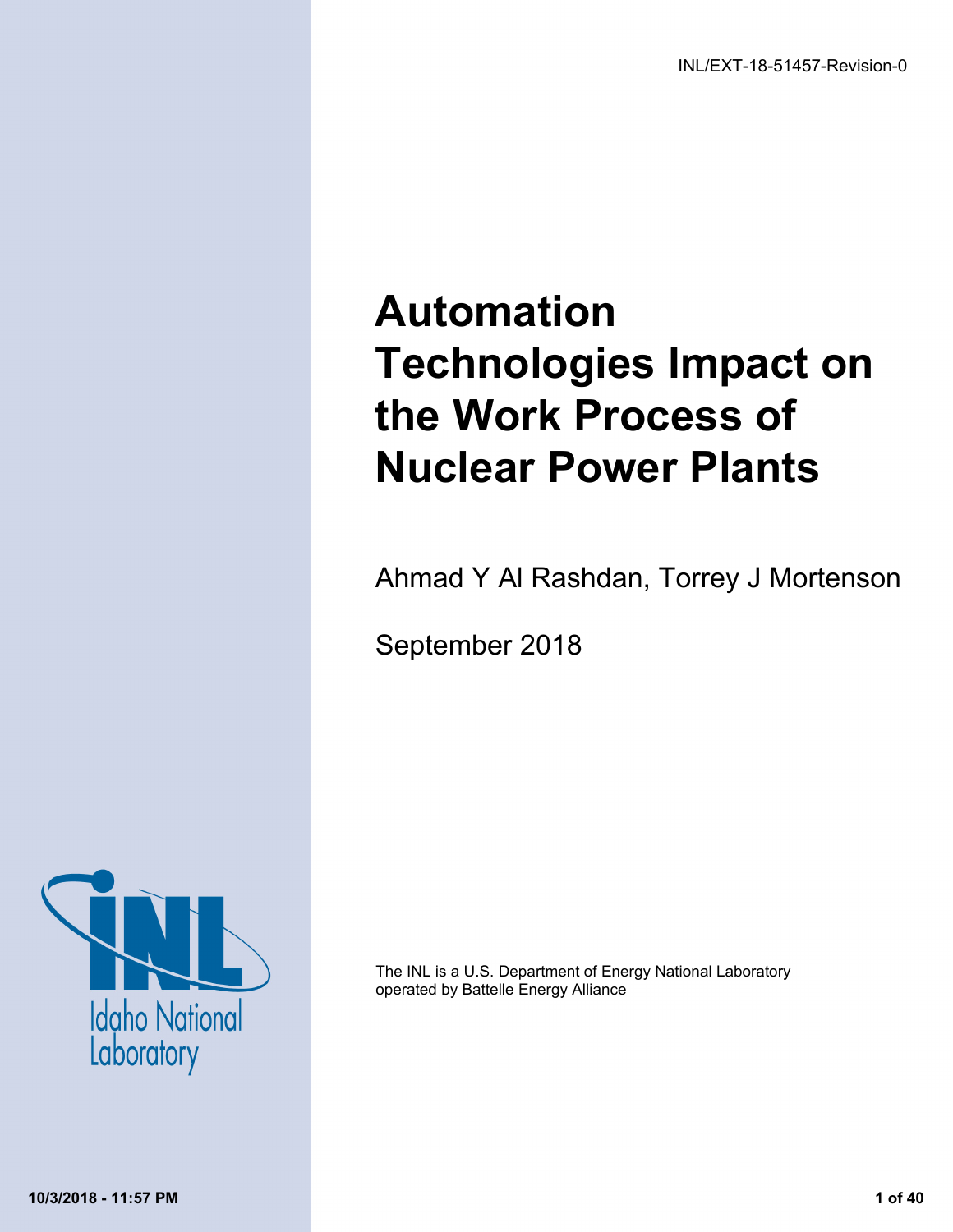INL/EXT-18-51457-Revision-0

# **Automation Technologies Impact on the Work Process of Nuclear Power Plants**

**Ahmad Y Al Rashdan, Torrey J Mortenson**

**September 2018**

**Idaho National Laboratory Idaho Falls, Idaho 83415**

**http://www.inl.gov**

**Prepared for the U.S. Department of Energy**

**Under DOE Idaho Operations Office Contract DE-AC07-05ID14517**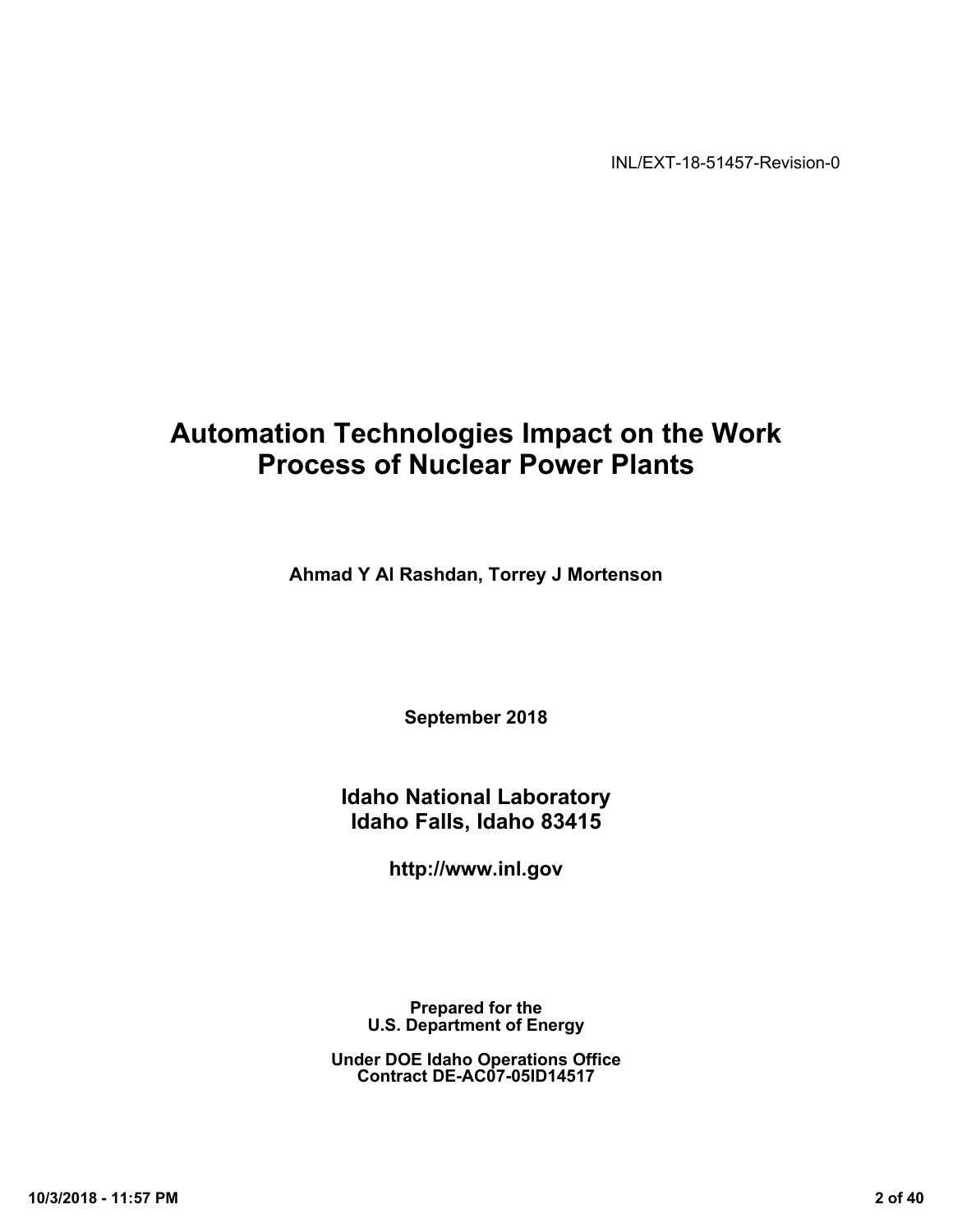# **Light Water Reactor Sustainability Program**

# **Automation Technologies Impact on the Work Process of Nuclear Power Plants**



# September 2018

U.S. Department of Energy

Office of Nuclear Energy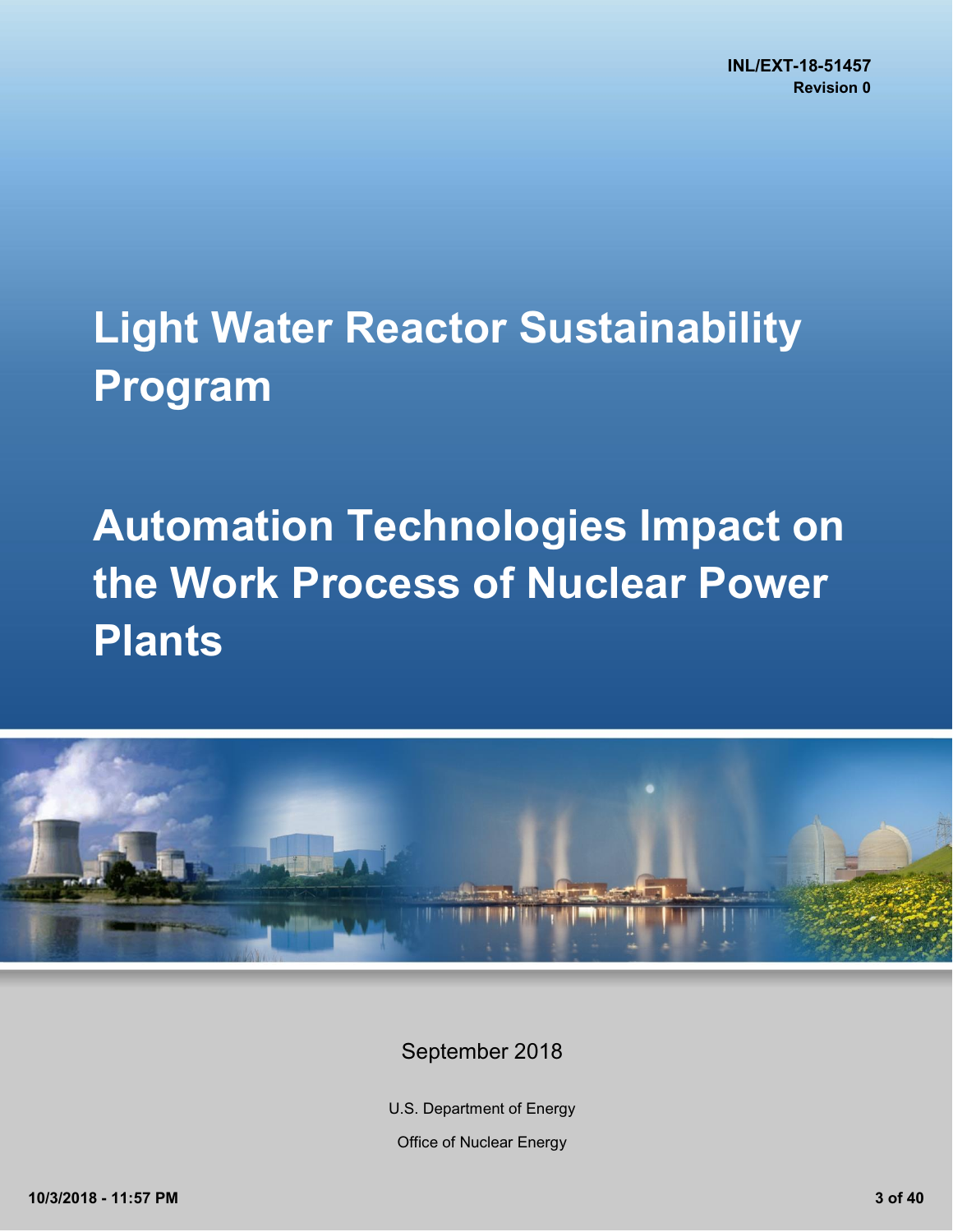#### **DISCLAIMER**

This information was prepared as an account of work sponsored by an agency of the U.S. Government. Neither the U.S. Government nor any agency thereof, nor any of their employees, makes any warranty, expressed or implied, or assumes any legal liability or responsibility for the accuracy, completeness, or usefulness, of any information, apparatus, product, or process disclosed, or represents that its use would not infringe privately owned rights. References herein to any specific commercial product, process, or service by trade name, trade mark, manufacturer, or otherwise, does not necessarily constitute or imply its endorsement, recommendation, or favoring by the U.S. Government or any agency thereof. The views and opinions of authors expressed herein do not necessarily state or reflect those of the U.S. Government or any agency thereof.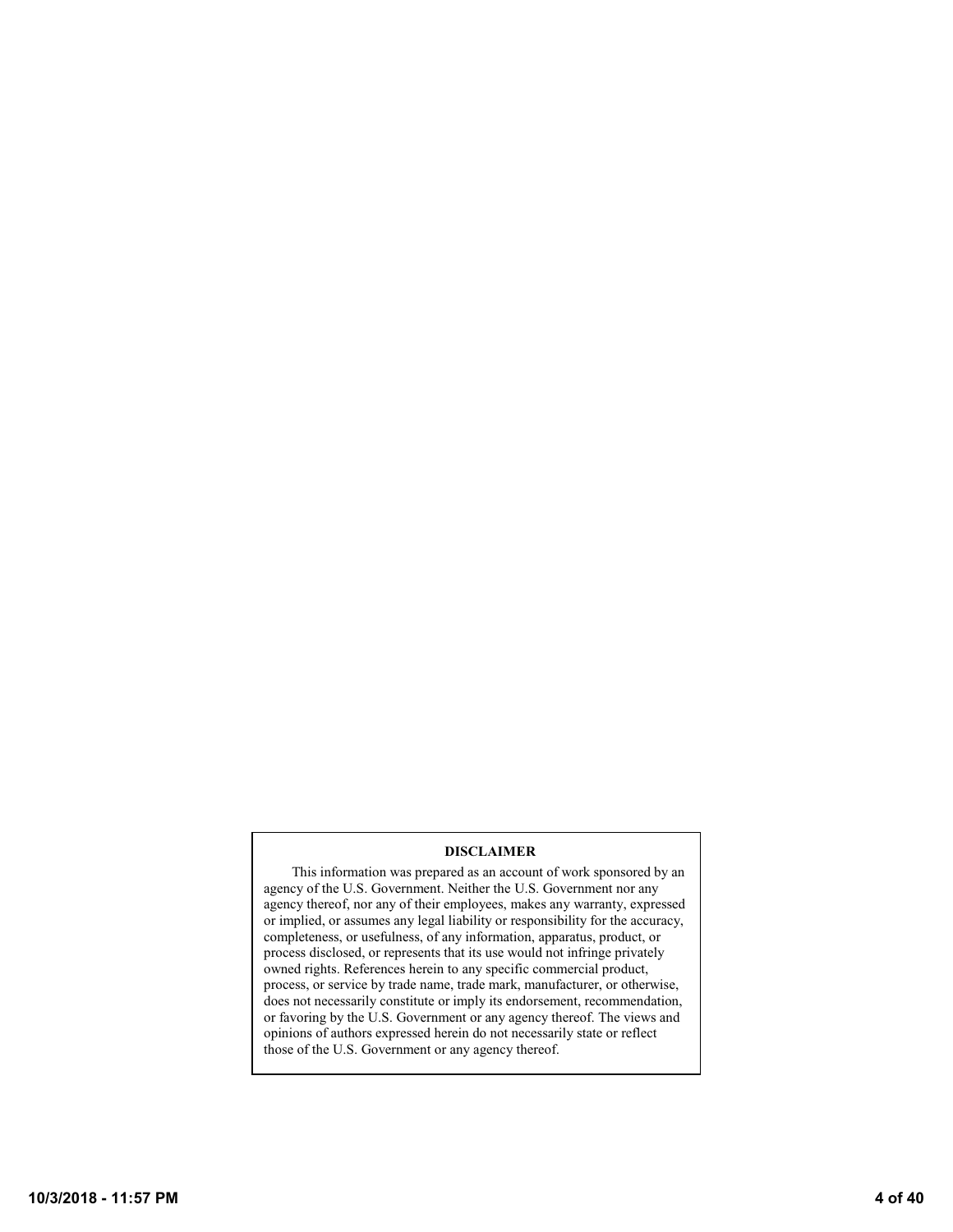**INL/EXT-18-51457 Revision 0** 

# **Automation Technologies Impact on the Work Process of Nuclear Power Plants**

**Ahmad Al Rashdan and Torrey Mortenson**

**September 2018**

**Prepared for the U.S. Department of Energy Office of Nuclear Energy**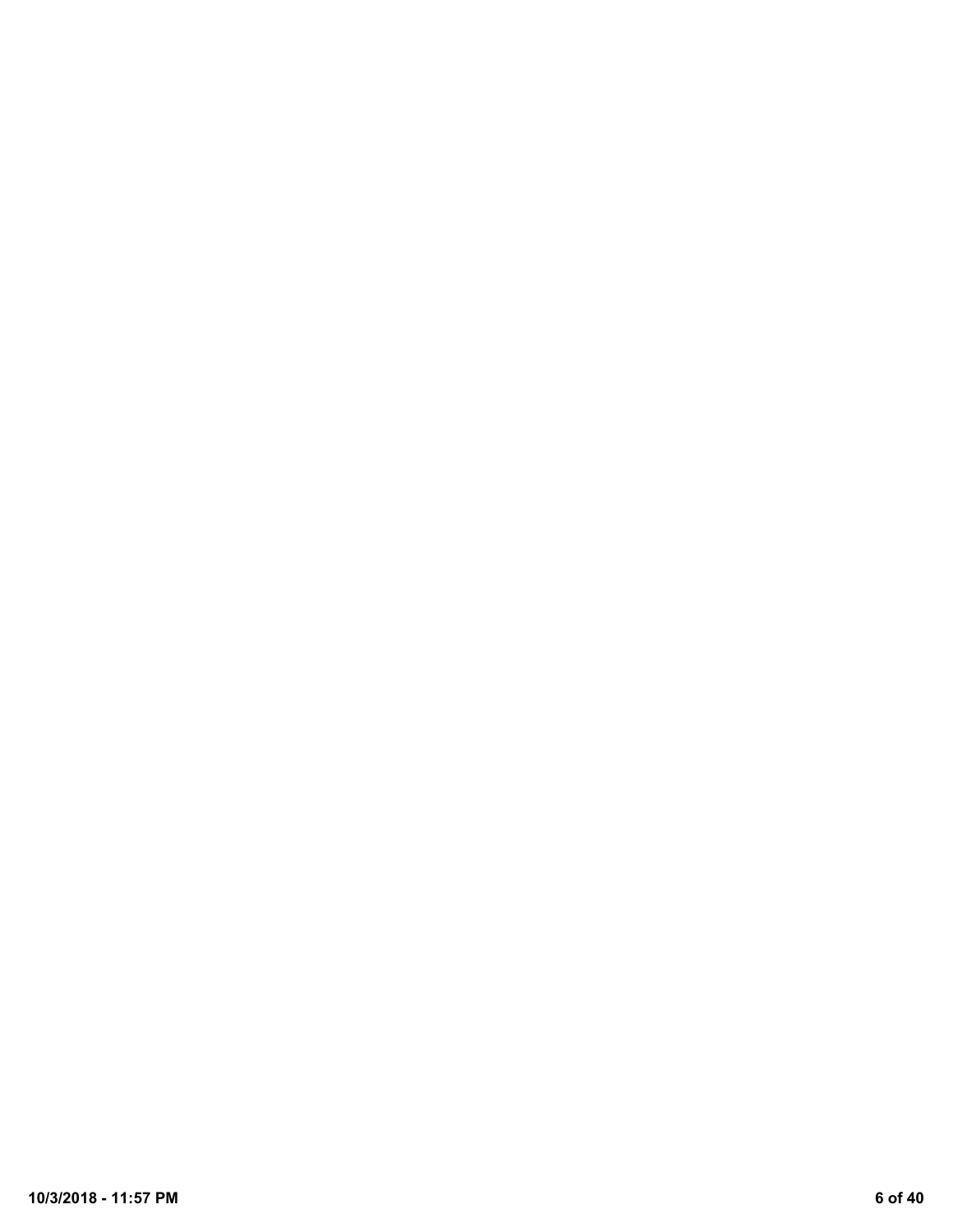## **ABSTRACT**

<span id="page-6-0"></span>Nuclear power plants (NPPs) have been experiencing significant cost challenges to remain competitive with other power industries. This places a large burden on NPPs to minimize costs while sustaining excellent safety records. The Light Water Reactor Sustainability Program is a research and development program sponsored by the United States Department of Energy that supports the industry in overcoming this challenge. One of the main focus areas of the program is plant modernization, with automation as one of the key elements of modernization.

NPPs costs are distributed primarily across operations and maintenance activities in the plant. Regulatory burdens, increased market costs for skilled labor, and increased surveillance and maintenance activities in pursuance of extended life cycles of the nuclear fleet are among the main cost drivers at play. Work processes at NPPs involve many reviews and layers of approval to ensure safe execution of operation and maintenance tasks. The work process is burdensome for maintenance activities and involves some disparate processes, systems, and departments across the organization. These activities add costs due to inefficiencies and manual processes. This makes the work process a great candidate for automation technologies.

This work was performed to assess various automation technologies and the means by which they assimilate into the work process in order to make cost savings in NPPs. This report provides a large, but not exhaustive, list of relevant automation technologies at various states of maturity. The goal was to identify key informational items that would be useful to NPPs that are undertaking the effort to reduce costs through automation by identifying technology maturity levels, recent findings, and expected cost savings. Current deployment of automation technologies at NPPs exists on varying levels, so the information presented is aimed to give stakeholders the necessary information, regardless of their current technological status.

The results of this effort generated a list of technologies that fit each of three cost-saving categories. The technologies that have high cost-saving impact are identified as drones, electronic work packages, mobile devices, plant data integration, smart equipment, smart scheduling, wireless networks, wireless sensors, work data mining, and work risk models. The technologies that have medium cost-saving impact are identified as augmented reality, image information extraction, mobile equipment evaluation tools, radio-frequency identification, spatial mapping, three-dimensional animation, video recording, video monitoring, virtual reality, and wireless actuators. The technologies that have low cost-saving impact are identified as bar codes, electronic tags, image anomaly detection, image objects recognition, global positioning systems, interactive audio, motion recognition, smart tools, three-dimensional printing, video communication tools, Wi-Fi positing, and wireless beacons.

The effort concluded that technologies with high cost impact that requires more development and/or research into the technology or specific aspects of its application are drones, electronic work packages, plant data integration methods, smart equipment, smart scheduling, wireless sensors, work data mining, and work risk models. The technologies with medium cost impact that require more development and/or research into the technology or specific aspects of its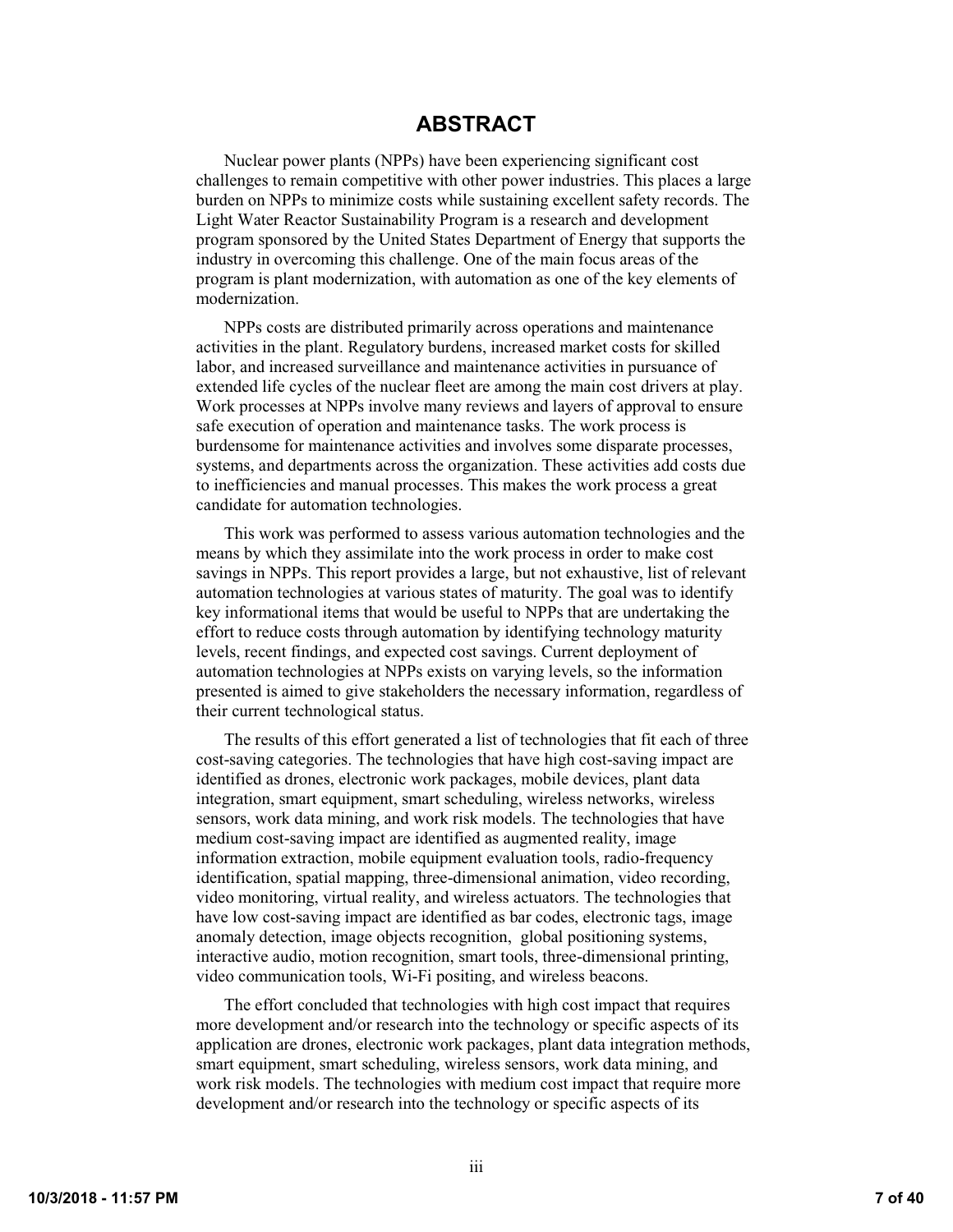application are augmented reality, image information extraction, mobile equipment evaluation tools, radio-frequency identification, virtual reality, and wireless actuators. The technologies with low cost impact that require more development and/or research into the technology or specific aspects of its application are image anomaly detection, image objects recognition, interactive audio, motion recognition, smart tools, and Wi-Fi positing. While the focus of this study is cost saving, these technologies have benefits beyond simply cutting costs, because many will also allow for efficiency gains and improvements in safety.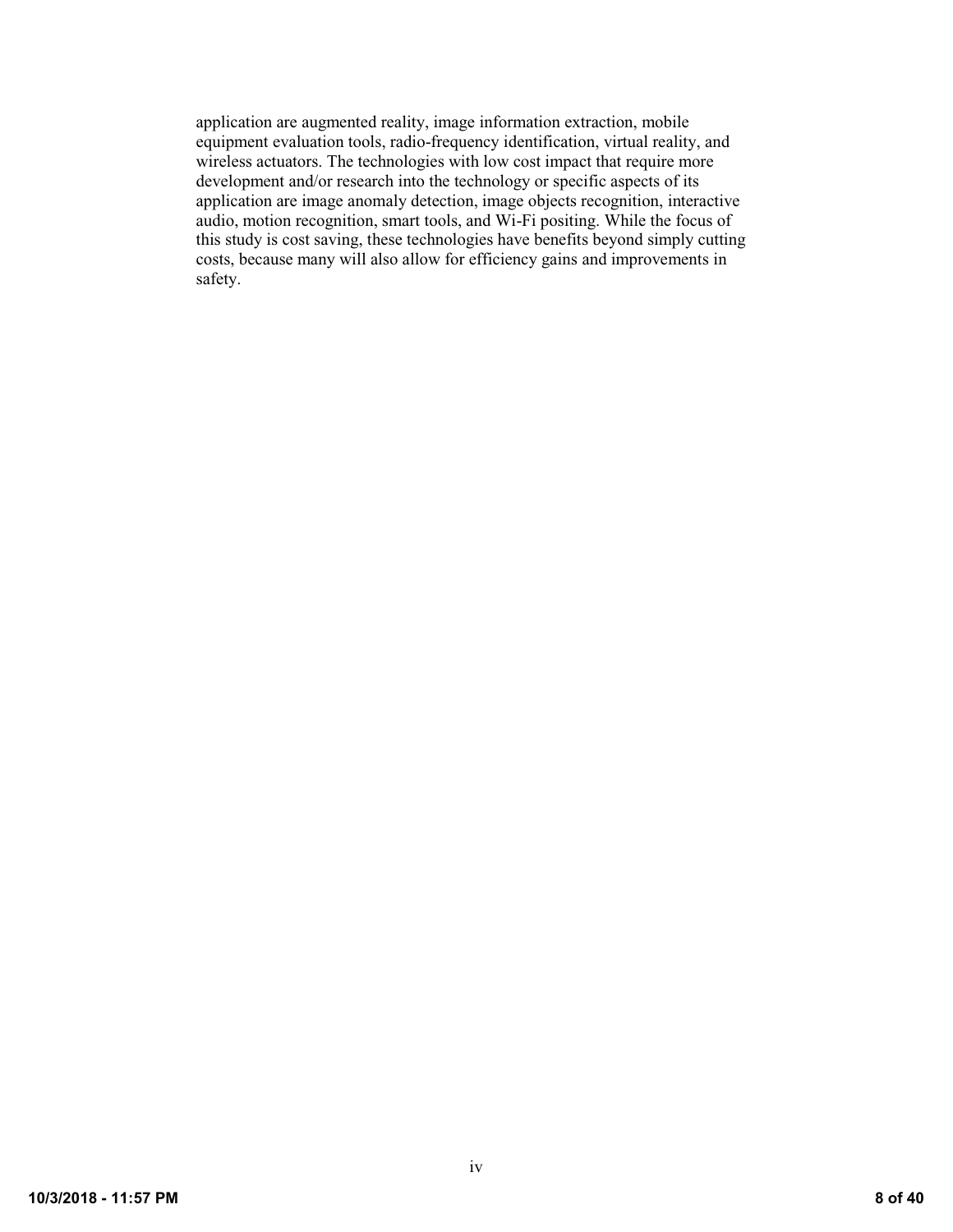| 1. |                   |        |  |
|----|-------------------|--------|--|
| 2. | 2.1<br>2.2<br>2.3 |        |  |
| 3. |                   |        |  |
|    | 3.1               |        |  |
|    | 3.2               |        |  |
|    |                   | 3.2.1  |  |
|    |                   | 3.2.2  |  |
|    |                   | 3.2.3  |  |
|    |                   | 3.2.4  |  |
|    |                   | 3.2.5  |  |
|    |                   | 3.2.6  |  |
|    |                   | 3.2.7  |  |
|    |                   | 3.2.8  |  |
|    |                   | 3.2.9  |  |
|    |                   | 3.2.10 |  |
|    |                   | 3.2.11 |  |
|    |                   | 3.2.12 |  |
|    |                   | 3.2.13 |  |
|    |                   | 3.2.14 |  |
|    |                   | 3.2.15 |  |
|    |                   | 3.2.16 |  |
|    |                   |        |  |
|    |                   |        |  |
|    |                   | 3.2.19 |  |
|    |                   | 3.2.20 |  |
|    |                   | 3.2.21 |  |
|    |                   | 3.2.22 |  |
|    |                   | 3.2.23 |  |
|    |                   | 3.2.24 |  |
|    |                   |        |  |
|    |                   | 3.2.26 |  |
|    |                   | 3.2.27 |  |

# **CONTENTS**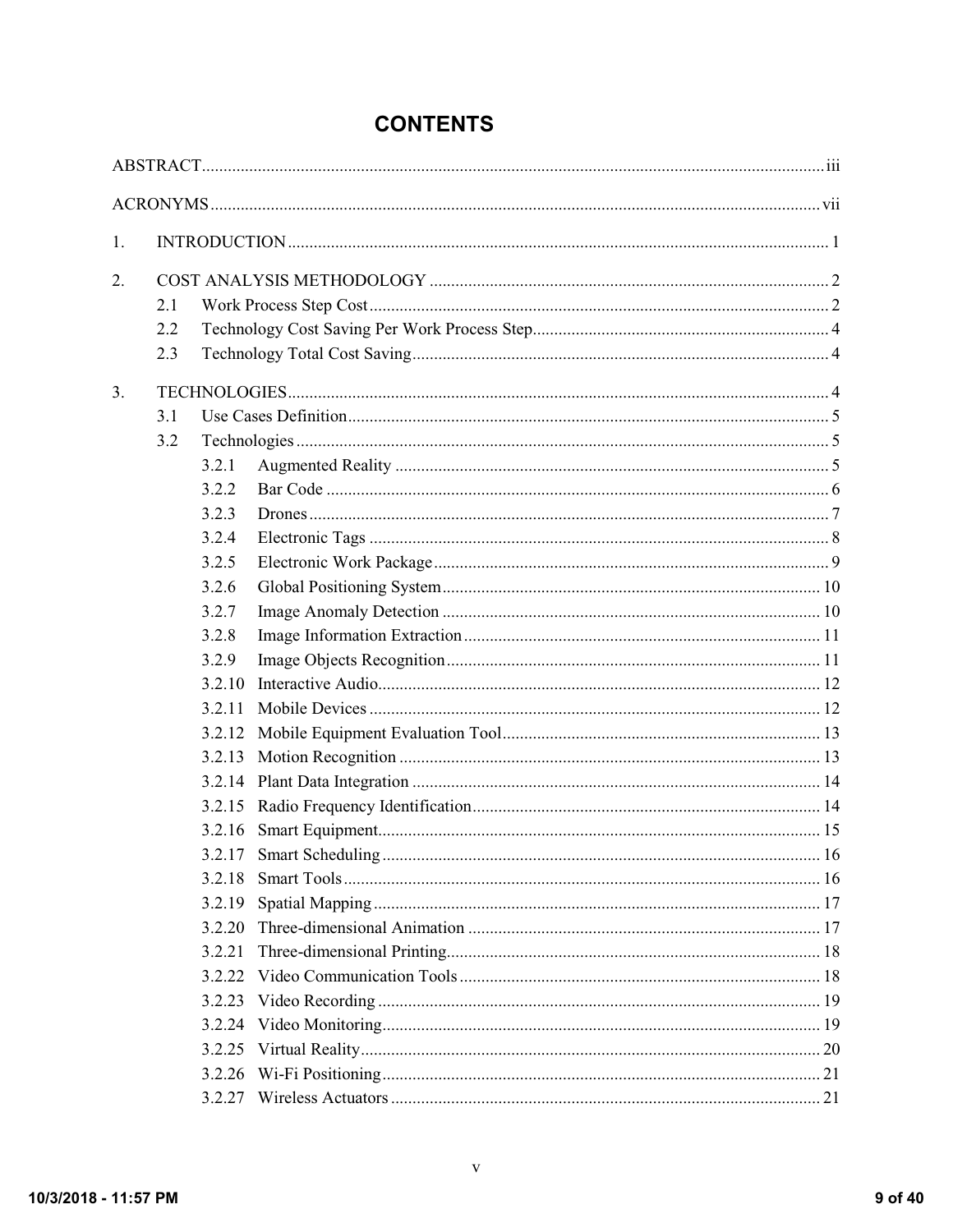# **FIGURES**

# **TABLES**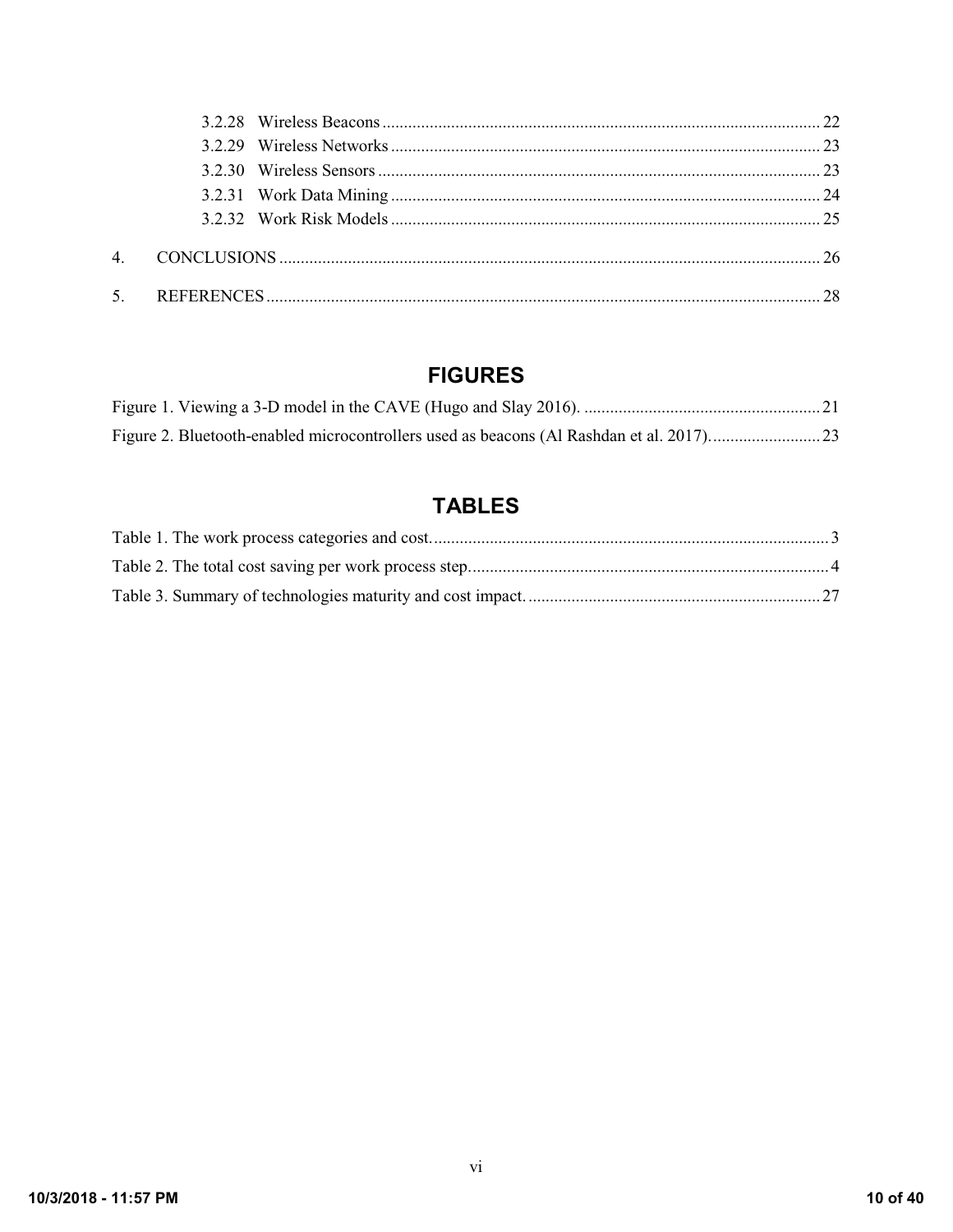# **ACRONYMS**

<span id="page-10-0"></span>

| 3D          | three dimensional                            |
|-------------|----------------------------------------------|
| AR.         | augmented reality                            |
| EPRI        | Electric Power Research Institute            |
| eWP         | electronic work packages                     |
| <b>GPS</b>  | Global Positioning System                    |
| <b>INPO</b> | <b>Institute of Nuclear Power Operations</b> |
| MT&E        | materials, tools, and equipment              |
| NEI         | Nuclear Energy Institute                     |
| NPP         | Nuclear power plant                          |
| O&M         | operations and maintenance                   |
| <b>PRA</b>  | Probabilistic Risk Assessment                |
| U.S.        | <b>United States</b>                         |
| VR.         | virtual reality                              |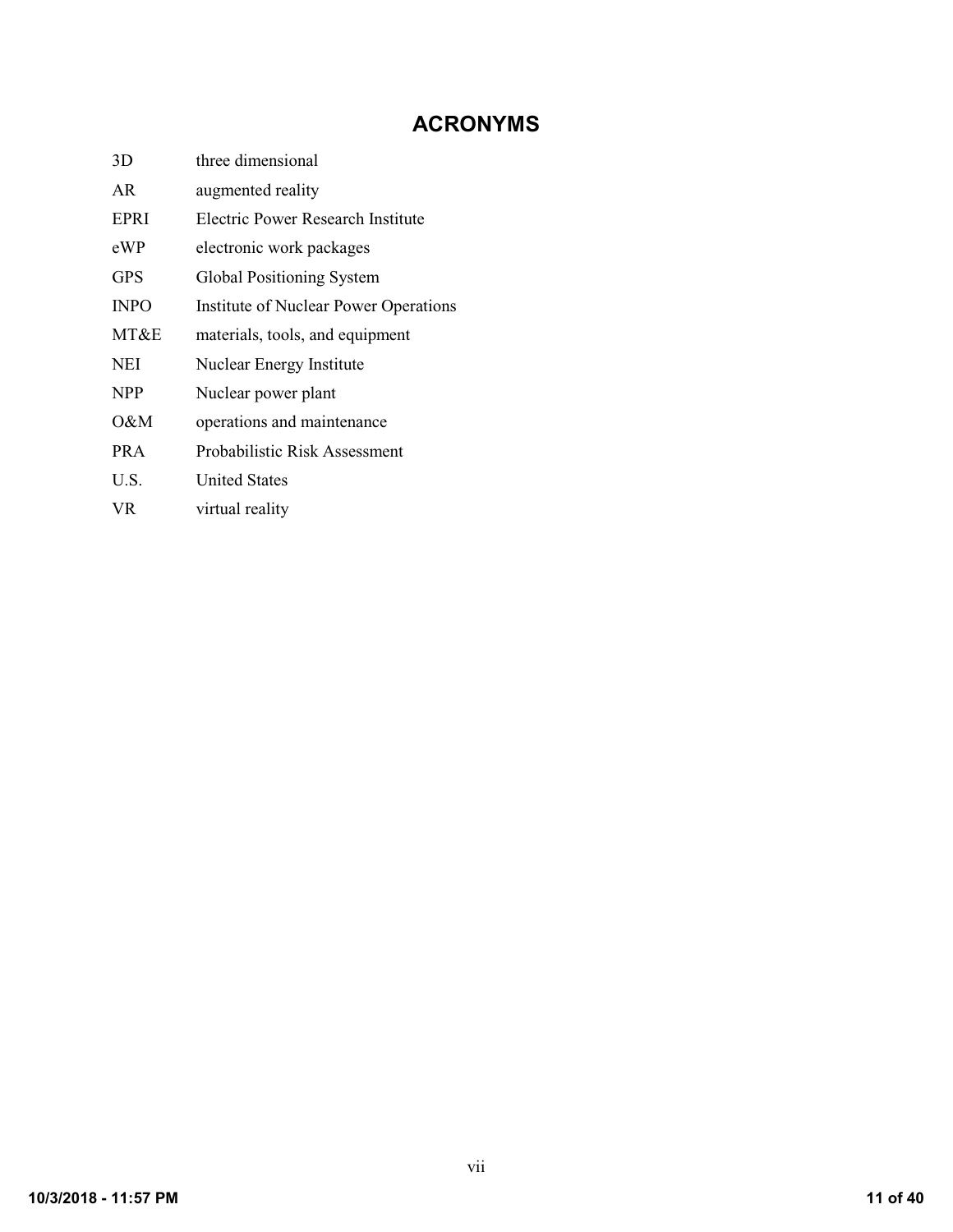# **Automation Technologies Impact on the Work Process of Nuclear Power Plants**

# **1. INTRODUCTION**

<span id="page-11-0"></span>Nuclear power plants (NPPs) in the United States (U.S.) are challenged with sustaining an economically profitable profile due to the plants' running cost and an increasingly competitive market landscape. Out of this cost, the operations and maintenance (O&M) cost is around twice the cost of fuel (World Nuclear Association 2017). NPPs have a particularly high burden in managing O&M costs. The nuclear energy industry is regulated at a significantly higher ratio than other industries; this leads to increased staffing costs. This is reflected through the work process of NPPs.

The work process is a large effort that involves many different departments across an NPP. Executing the work is extremely labor intensive. The work process in NPPs incudes a systematic set of tasks sorted by their nature, chronological order, and contributors. The majority of work in NPPs is performed using work packages, which are the primary tools of the work process, and are classically aggregations of documents needed to perform industrial maintenance. In particular, these packages include everything from forms and procedures to engineering drawings. Over decades, the work process in NPPs grew exponentially, to the extent that it became one of the main financial burdens of the nuclear power industry. As a result, the industry has recently pivoted to implementing various automation technologies, with an initial focus on electronic work packages (eWPs).

eWPs automated multiple parts of the work process (EPRI 2015). As the industry rolled-out eWPs (Shaw 2015), it realized that the majority of work processes remained and could not be automated. Guidelines were created to assist the industry in identifying strategic optimizations that affect O&M costs (International Atomic Energy Agency 2006, EPRI 2007), or to support optimization of specific parts of the work process. These improvements in practices are inevitable; however, utilities need to be proactive to avoid a burden of growing market pressures. This research effort focused on assessing work-process components that are particularly burdensome for NPPs. Maintenance processes vary dramatically across organizations, utilities, and job scope. These variations allow for flexibility for NPPs to generate solutions that fit their needs and unique circumstances.

Automation technologies similar to the work done by Al Rashdan et al. (2018) are the means for nuclear to become a proactive industry. The aim of this report is to identify proactive automation technologies that can make significant reduction to the NPP O&M cost. By working with industry and through strategic discussions, commonalities among various organizations were used to determine the work-process areas in which the automation technologies would have the greatest impact at reducing costs industrywide. These technologies reduce labor activities, improve capacity and uptime, and ensure the work can be completed safely. The key scope for this report is the work process in normal operations of the plant. However, due to the similarities to outage work processes, the technologies identified can be applied to the outage work process as well, and in some cases, are more suitable for outage than normal work processes.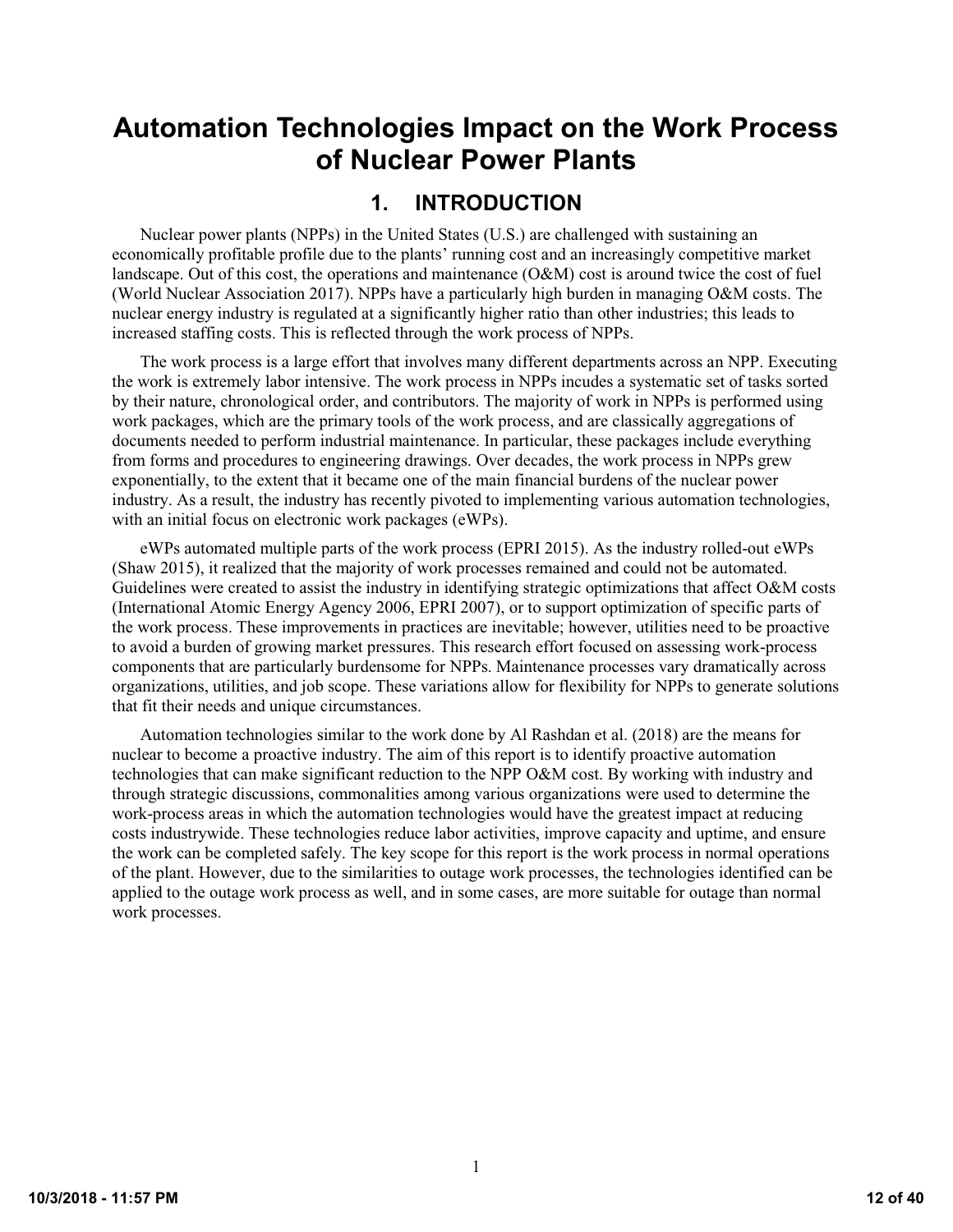# **2. COST ANALYSIS METHODOLOGY**

<span id="page-12-0"></span>The cost analysis of this effort was performed through three parts. The first part determines the current cost of work-process steps and is shown in Section [2.1.](#page-12-1) This is a cost estimate, based on the current practices of the industry. The second part describes the mechanism to estimate the cost saving of the technology per work step and is shown in Section [2.2.](#page-14-0) The last part, shown in Section [2.3,](#page-14-1) described how the findings from Sections [2.1](#page-12-1) and [2.2](#page-14-0) were combined to create the overall cost saving for the technology.

# **2.1 Work Process Step Cost**

<span id="page-12-1"></span>To analyze the work-process cost, it was necessary to classify the work-process steps by phase or nature. The phase approach was followed by Institute of Nuclear Power Operations (INPO 2010). INPO classifies work process steps into screening, scoping, planning, scheduling and coordination, execution, and post-workweek analysis. This approach was followed in the Nuclear Energy Institute (NEI) Efficiency Bulletin (Nuclear Energy Institute 2017). NEI classifies work process steps into screening or routine/recurring maintenance, scoping and schedule, execution, and post-workweek analysis. The approach taken in this work was to classify work process steps by the nature of the task along four categories: analytical, coordination, physical, and administrative [\(Table](#page-13-0) 1). This classification of workprocess steps enabled easier allocation of cost to work-process step. The definition of each category is:

- *Administrative*. Administrative tasks are defined as requiring little to no cognitive operations to execute successfully and, therefore, present a direct path for automation technologies to enhance organization's cost breakdowns by removing tasks that do not require significant levels of human intelligence to perform. Examples of these tasks are work-package archiving, review of checklists for safety, or assignment of resources that do not require balancing priorities.
- *Coordination*. Coordination tasks are characterized by coordinating individuals within or across organizational boundaries to complete work tasks. In a work-package process, common coordination tasks could be planners interacting with system engineers or supervisors in the assembly of the work package or handoffs between different staff in the performance of work. This category was shown to be a large source of cost due to competing prioritization or challenging organizational communication.
- *Physical*. Physical tasks are characterized by the performance of physical tasks such as procedure execution, tag outs hanging, or equipment collection. Automation technologies can assist a human to perform these tasks in some cases or fully replace the human element in others.
- *Analytical*. Analytical tasks are those tasks that require human intelligence and problem-solving skills to execute successfully. Scoping and review or allocation of varying levels of skilled-labor resources are examples.

These categories were used to generate the results in [Table](#page-13-0) 1. [Table](#page-13-0) 1 also includes the estimated cost of the steps of the work process. This estimate was found to vary from one plant to another depending on the level of process efficiency implemented at the plant. As a result, the cost presented i[n Table](#page-13-0) 1 is an estimate that was used for the remainder of this effort and does not constitute an industry standard.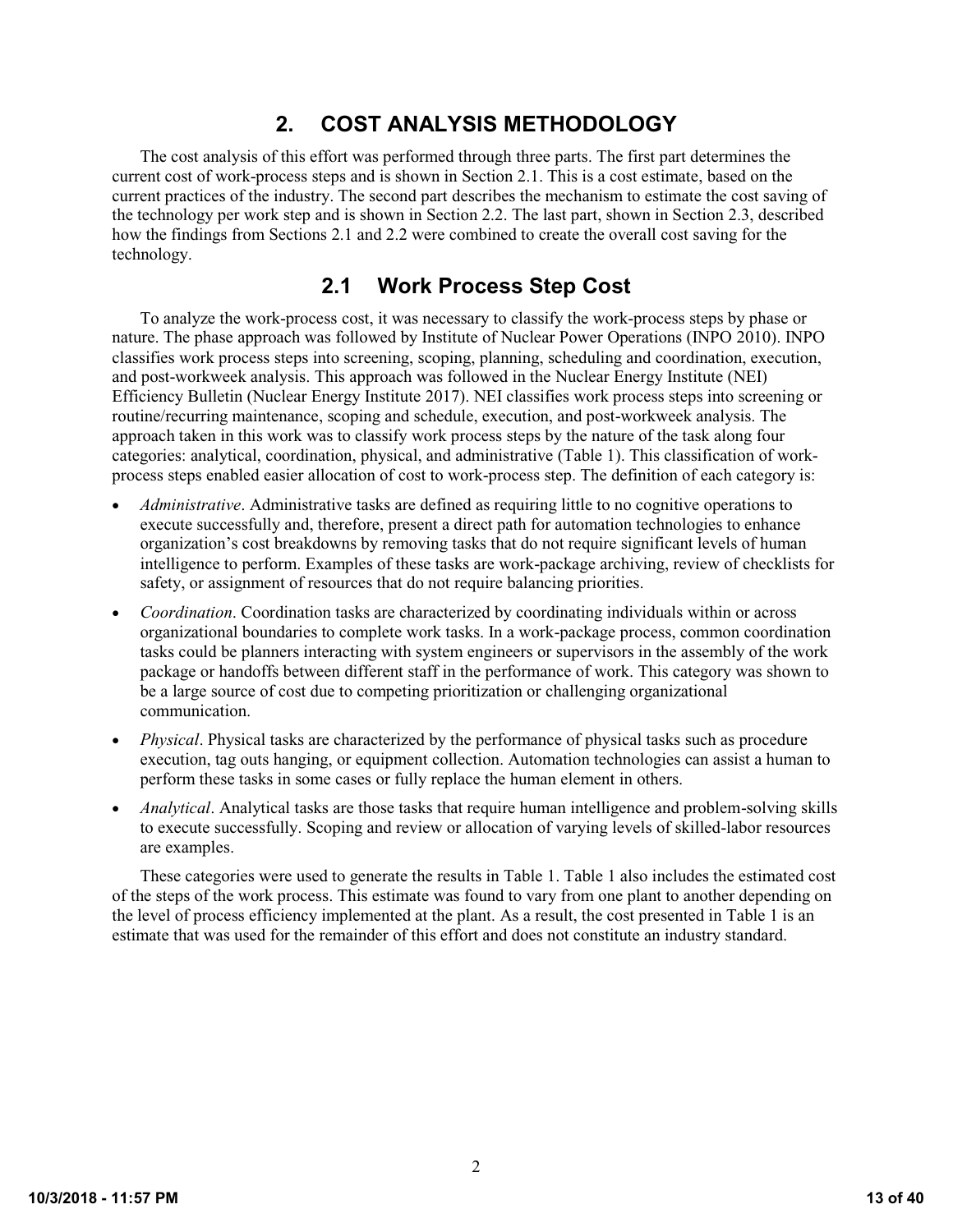| <b>Work Process Step</b>                               | <b>Category of action</b>                 | <b>Cost Per Work Package</b> |  |  |  |
|--------------------------------------------------------|-------------------------------------------|------------------------------|--|--|--|
| <b>Condition Reported</b>                              |                                           |                              |  |  |  |
| Review and scope                                       | Analytical and coordination               | Medium                       |  |  |  |
| <b>Work Requested</b>                                  |                                           |                              |  |  |  |
| Planner preparation $\&$<br>information collection     | Analytical and coordination               | High                         |  |  |  |
| Initial walk down                                      | Analytical and Physical                   | Medium                       |  |  |  |
| Parts Identification                                   | Analytical                                | Low                          |  |  |  |
| Clearance order creation                               | Analytical                                | Medium                       |  |  |  |
| Work Package Assembly                                  | Administrative                            | Medium                       |  |  |  |
| Documents verification                                 | Administrative                            | Low                          |  |  |  |
|                                                        | <b>Work Package Ready</b>                 |                              |  |  |  |
| Procurement                                            | Administrative                            | Medium                       |  |  |  |
| Scheduling                                             | Analytical and coordination               | High                         |  |  |  |
| Crafts assignment                                      | Analytical and coordination               | Low                          |  |  |  |
| Walk down                                              | Medium<br>Analytical and Physical         |                              |  |  |  |
| Supervisor pre-work review                             | Analytical                                | Medium                       |  |  |  |
|                                                        | <b>Pre-work Completed</b>                 |                              |  |  |  |
| Clearance order approval,<br>briefing, and preparation | Analytical, coordination, and<br>physical | High                         |  |  |  |
| Pre-job brief                                          | Coordination                              | Medium                       |  |  |  |
| MT&E collection                                        | Physical                                  | Low                          |  |  |  |
| Procedure execution                                    | Physical and Coordination                 | High                         |  |  |  |
|                                                        | <b>Work Completed</b>                     |                              |  |  |  |
| Clearance order release                                | Analytical, coordination, and<br>physical | Medium                       |  |  |  |
| Post maintenance testing                               | Physical<br>Medium                        |                              |  |  |  |
| MT&E return & cleanup                                  | Physical                                  | Low                          |  |  |  |
| <b>Supervisor Post-Work Review</b>                     | Analytical                                | Low                          |  |  |  |
| Final quality control review                           | Administrative                            | Low                          |  |  |  |
| Work package archival                                  | Administrative                            | Medium                       |  |  |  |
| <b>Work Package Closed</b>                             |                                           |                              |  |  |  |

<span id="page-13-0"></span>Table 1. The work process categories and cost.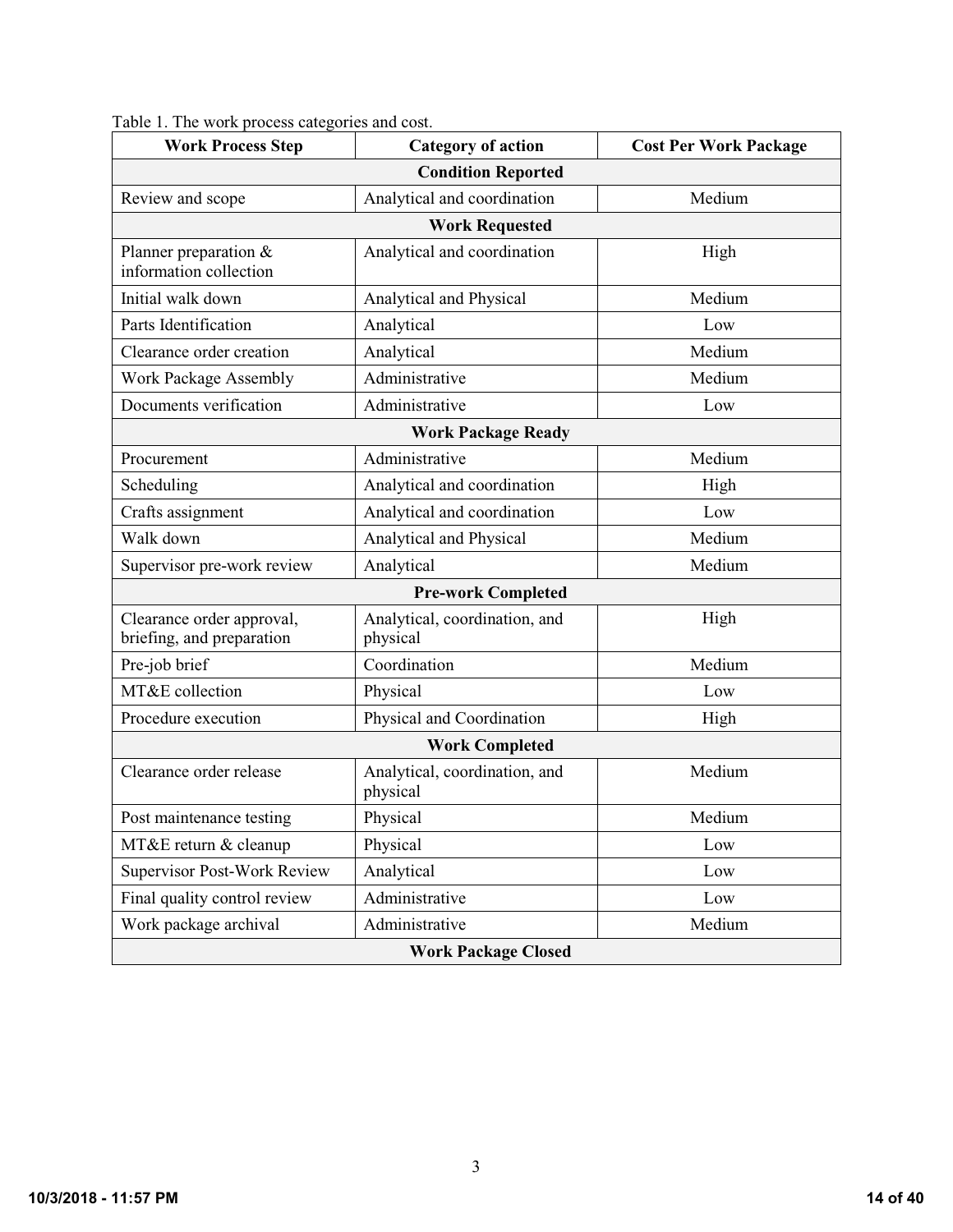# **2.2 Technology Cost Saving Per Work Process Step**

<span id="page-14-0"></span>The method used to determine the cost saving per work-process step utilizes a dual-perspective approach to cost understanding and analysis. The approach uses information obtained from literature, interviews, products, and media to identify a technology's cost impact on each step of the work package and the ratio of applicable work packages for that technology. The cost per work package is described using the execution of the work-package procedure as the reference metric. For example, a cost saving of 50% implies a technology reduces the work-package execution cost by 50% of the cost of executing the procedure. For the purpose of the report, the total cost was found using the categories defined in [Table](#page-14-3) 2.

| <b>Cost Saving</b><br>per Work Package | <b>Ratio of Applicable</b><br><b>Work Package</b> | <b>Total</b><br><b>Cost Saving</b> |
|----------------------------------------|---------------------------------------------------|------------------------------------|
| High                                   | High                                              | High                               |
| Medium                                 | High                                              | High                               |
| Low                                    | High                                              | Medium                             |
| High                                   | Medium                                            | High                               |
| Medium                                 | Medium                                            | Medium                             |
| Low                                    | Medium                                            | Low                                |
| High                                   | Low                                               | Medium                             |
| Medium                                 | Low                                               | Low                                |
| Low                                    | Low                                               | Low                                |

<span id="page-14-3"></span>Table 2. The total cost saving per work process step.

# **2.3 Technology Total Cost Saving**

<span id="page-14-1"></span>This step combined the results from Section [2.1](#page-12-1) an[d 2.2.](#page-14-0) The process used to estimate the total cost saving per technology is to:

- 1. Determine the impacted steps of the work process (in the first column of [Table](#page-13-0) 1) by the technology deployment.
- 2. Determine, using the third column of [Table](#page-13-0) 1, the cost of the impacted work-process steps. This represents the maximum cost saving that can be achieved if that step was eliminated.
- 3. Determine the total cost saving of the technology per work step using the method of Section [2.2](#page-14-0) and [Table](#page-14-3) 2.
- 4. Use Step 2 to scale down the results from Step 3. For example, if the cost saving from Step 3 was determined to be high, but was found to apply to work process steps that have low cost (in [Table](#page-13-0) 1), the total cost saving would be low, because that is the maximum cost saving that can be achieved.
- 5. Average the cost saving of all work steps from Step 4 to create a holistic cost saving conclusion of implementing the technology.

# **3. TECHNOLOGIES**

<span id="page-14-2"></span>In order to simplify the technology applications, a set of use cases is used throughout the report. The following sections describe the identified technologies, the use cases impacted by the technology, the total cost saving from applying the technology using the analysis described in the previous section, and the maturity of the technology.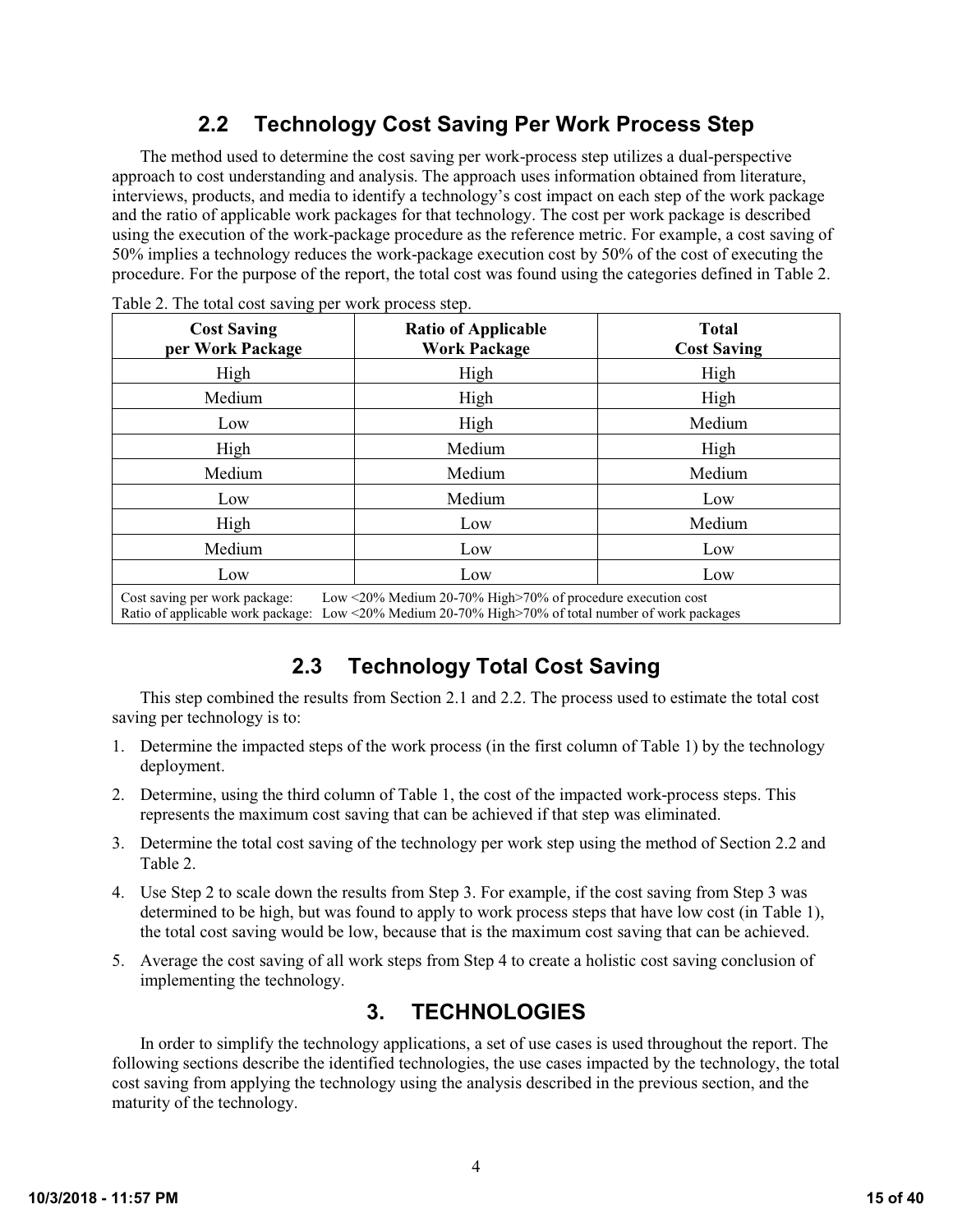# **3.1 Use Cases Definition**

<span id="page-15-0"></span>The definition for use cases groups the technology implementation into a handful of categories defined as follow:

- Location identification: Technologies that enable or enhance the organization's ability to locate resources in the plant in an automated form.
- Object identification: Technologies that automate human comprehension tasks to classify particular pieces of materials, tools, and equipment (MT&E) or identify people and plant spatial locations.
- Improved decision making: Technologies that can assist in performing an improved decision by providing more information to key parts of the work process.
- Actions and events identification: Technologies that identify dynamic state changes, deviant humanor equipment-behavior patterns, or out-of-norm behavior that would trigger an event.
- Localizing activities: Technologies that allow for remote interactions, supervision, approval, training, or other informational exchange.
- Autonomous physical activities: Technologies that replace human physical actions. This includes remotely controlled actions and fully autonomous actions that requires no human interaction.
- Performance enhancement: Technologies to enhance the quality, speed, and safety of an activity they are applied to. These technologies include human-factors technologies to reduce the human error.

The application of the use cases are not exclusive. Due to the advanced nature of the technologies discussed, many implementations are flexible enough to affect different areas of the work process. Because of this, there may be some overlap in the particular technology's use case descriptions as their practical applications and impact on the work process are described.

# **3.2 Technologies**

<span id="page-15-1"></span>This section describes the automation technologies that have been considered as part of this work. The topics that are addressed for each technology are the technology description, the technology's current applications, technology's maturity level, the potential uses for the technology in the nuclear industry, and the technology's cost impact on the work process.

#### <span id="page-15-2"></span>**3.2.1 Augmented Reality**

Augmented reality (AR) can provide specialized feedback and information access to the operators as an overlay to the operator's environment. AR information is typically displayed in some form of headset or glasses, such as Microsoft's HoloLens, Google Glass, and Magic Leap systems (Levy, 2017), to overlay the actual physical environment, but also can be displayed as an overlay of a live or recorded video stream. This information from the AR system can help to guide actions or provide more information, e.g., overlaying engineering drawings over the equipment for easy reference. AR is often applied to interact with digital objects or representations as though they were physically present in the environment. This is done if AR is coupled with location and object-identification technologies (described later). For example, as a person or video stream turns, AR would capture the objects in the newly seen environment.

While AR is mature, its deployment tools are in development. AR can be applied to a video stream on tablet or phone. If AR glasses are used, the AR interactions must be coupled with an audio interactive tool, (described later) to enable touch-free interactions. The glasses need to be regularly charged and coupled to a processing unit. AR is mostly used for entertainment applications, but is finding its way as a human assistance tool in various industries. In the nuclear industry, AR can be used for: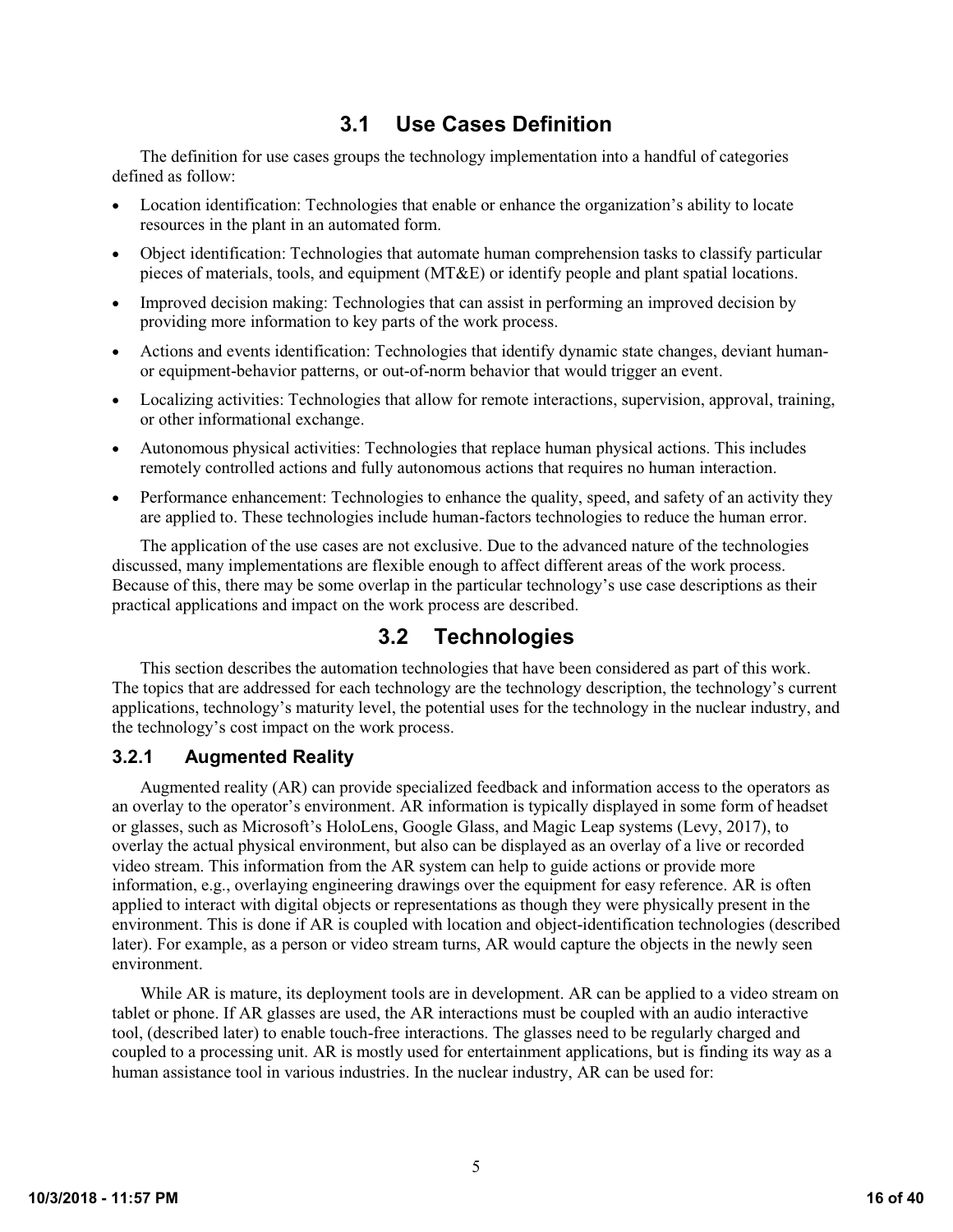- *Improved decision making*. AR allows users to access an overlay of information on the physical world that they perceive. For example, AR allows maintenance staff to access plant process data during walk downs, dynamically identify hazard areas, add object and equipment information to walk downs.
- *Localizing activities*. AR brings information that is not available to the user. It performs this by adding informational overlays, such as drawings, diagrams, or interactive information sources, that can be visually perceived by staff and enable more insight into the work task that would otherwise require collecting the information or traveling to another location of the facility to gain the same information. These tasks are especially applicable during walk downs, preparation, and procedure execution.
- *Performance enhancement*. AR has the potential to enhance the performance of work process tasks. Access to the informational overlays and interactive options, including procedures within an AR, can improve speed of execution, reduces human errors, map hazards and barriers, and add visual alarms , particularly in walk downs, preparations, collecting MT&E, safety review, and procedure execution. As a rule, proper implementation of an AR system into these tasks will increase the accuracy, thoroughness, and success of these tasks.

**Maturity Level:** Demonstration/deployment of the core AR capabilities and development of tools to improve the human interaction and automate the creation of AR overlays.

**Cost Saving:** Medium.

#### <span id="page-16-0"></span>**3.2.2 Bar Code**

Bar codes are optical identification patterns that are scanned using visual or laser scanners. A phone or tablet camera or a dedicated scanner can be used to scan a bar code. Bar codes are currently widely used in retail and logistics applications. In the nuclear industry, bar codes can be used for:

- *Location identification*. Bar codes applied to plant equipment and locations can assist in location identification during walk down, operations preparation, procedure execution, and other parts of the work process. Bar codes can be used to perform check-ins at locations or equipment to ensure the correct location is being assigned to a work package or found during a walk down.
- *Object identification*. Object identification is the primary area where bar codes can be of use. Most items have bar codes in warehousing to assist in verification tasks. Similarly, within a plant, bar codes on MT&E can be scanned into an electronic process tracker or an eWP to perform verification of correct MT&E use. Bar codes can also be applied on documentation, drawings, or tag outs.
- *Performance enhancement*. The verification use of bar codes can reduce error and enhance the performance of tasks in the work process, such as walk downs, identifying parts, collecting MT&E , procedure execution, and more. Requiring the scan of bar codes for all locations, equipment, and parts can reduce rework situations due to misidentification and enhance performance and efficient work due to the correct objects being used at every stage. Verification at a critical step reduces the possibility of an unsafe condition occurring during execution and can assist quality-control actions by providing identifiers for all work components within the work package.

#### **Maturity Level:** Demonstration/deployment

**Cost Saving:** Low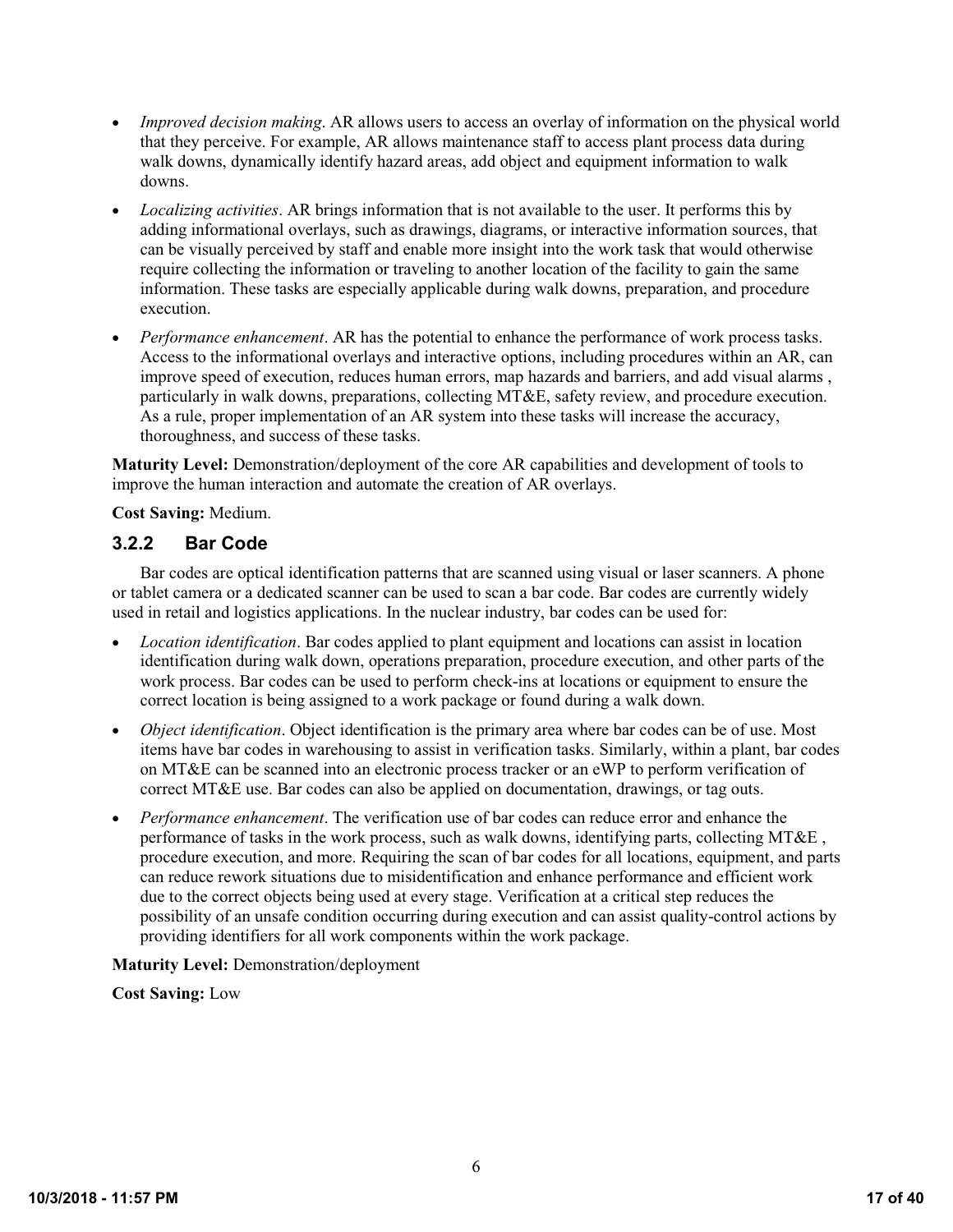#### <span id="page-17-0"></span>**3.2.3 Drones**

Drones are remotely controlled or autonomous vehicles that range in size from a few inches to a few feet and can operate hundreds of feet from their control unit or operate out of range based on a preconfigured program. The drone term is mostly associated with vehicles that can fly hundreds of feet above ground. However, driving or walking land robots and floating or diving water vehicles are also included in the definition of drones in this report. As a technology, drones have matured to the level that they are finding multiple applications in industry, especially in visual inspections for entertainment, security, and maintenance purposes. Drones are often used as autonomous machines with programmable instructions to perform physical actions that may be unsafe or inefficient for humans to perform. For example, drones can be used to inspect windmill blades and therefore eliminate the need for a technician to climb the windmill and visually inspect them. Advancements in drones have begun to make gains in the nuclear industry in areas of waste removal and high-hazard work in the UK and, in Japan, as part of the Sellafield and Fukushima cleanup efforts (Southwest Research Institute 2018). Using drones for performing actions like probing a certain part is a research, development, or mature topic, depending on the application. For example, some retailers are actively researching drone uses for package delivery (Kimchi et al. 2017).

Drones have limitations that need to be overcome if they are to be widely used in the nuclear industry. Dedicated flying zones need to be established for flying drones, or walking paths need to be allocated for land drones. For both cases, regulations and safety measures have to be taken to ensure the deployment would not introduce any risks to the plant. It is therefore projected that drone applications would be mostly focused on outage activities in the near future. In the context of the nuclear power industry, drones can be used for:

- *Improved decision making*. Because drones can enter areas that humans cannot, drones can provide information that would otherwise not be accessible to stakeholders. Drones can also perform field verifications of work completion or plant states and provide sensor data supporting those tasks for operations preparation, reviewing hazards in the plant, and quality-control duties, for example. Drones equipped with sensors, cameras, and other collection tools can be placed on a set path to gain data in areas of concern and report anomalies to a centralized data collection.
- *Actions and events tracking*. Drones on field duty can be constantly taking measurements and recording video or audio to compare to baseline values and alert necessary departments in the event of a deviance from normal operating states. Any anomalies found can provide valuable information for use during work process steps such as operations preparations, and walk downs.
- *Localizing activities*. Drone collection of video, sensor data, and other useful information can be used to enable supervisors, schedulers, and operations to remotely verify work progress and completion, and thereby perform plant activities without deploying staff to the area.
- *Autonomous physical activities*. Drones can be used to replace humans in physical task performance for a set of applications. Drones can be used to perform manual actions such as valves alignment. They can conduct periodic surveys such as fire loading (i.e., amount of transient combustibles). They can be outfitted with tooling, sensors, and other resilient materials in order to enter areas that are hazardous to humans to perform inspections or work. They can perform operator rounds and operator field actions, look for anomalies and events such as conducting fire watch, transport resources (such as MT&E or documents) to and from a work site, and survey radiation field. They can complement human activities to speed up delayed tasks, compensate for lack of certain human skills, and perform actions in human-restricted areas that would otherwise be done in outage only.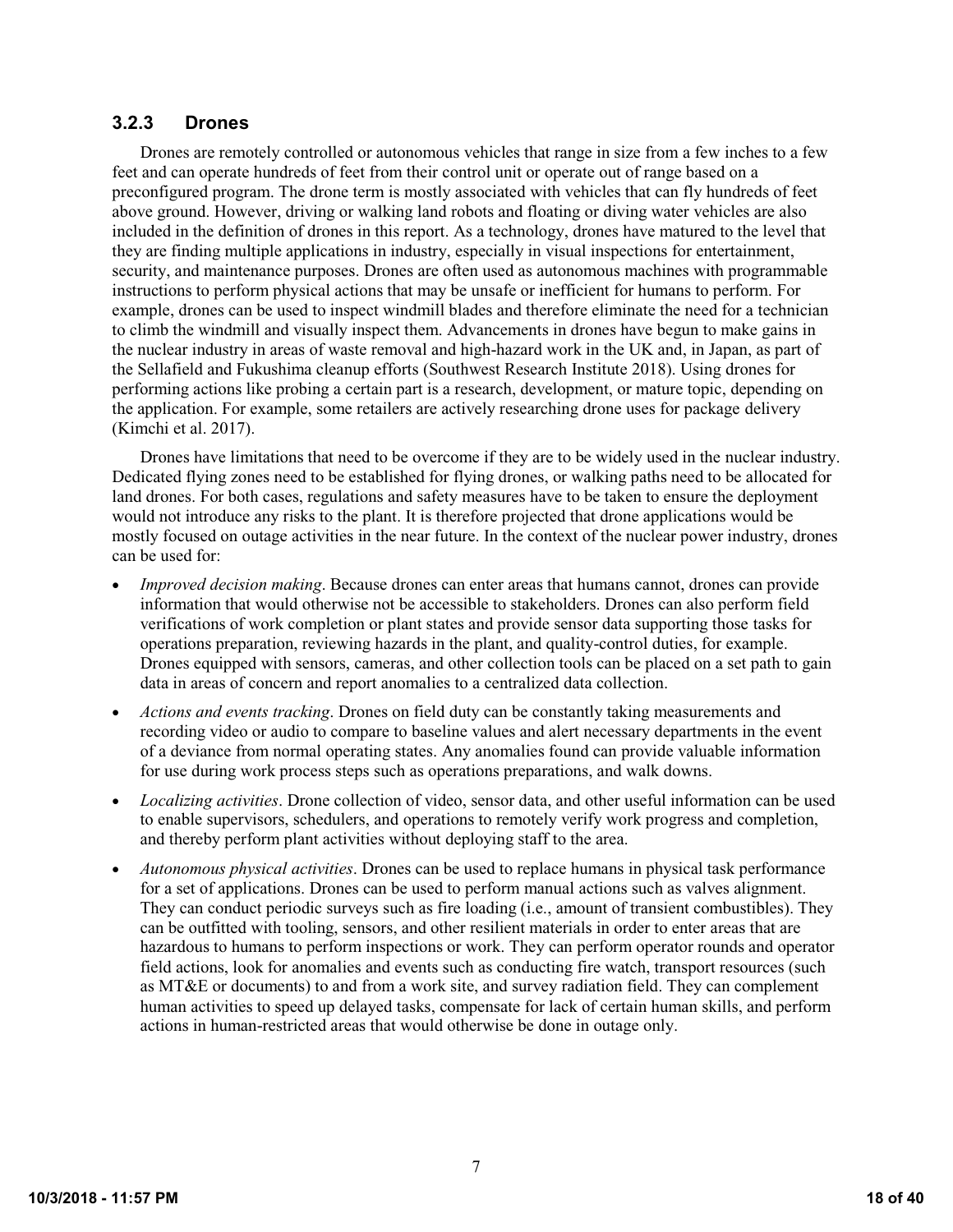*Performance enhancement*. Drones can enhance performance in nearly every work-process step. They speed up the execution of tasks, remove human error, and acts as a resource to the work process, thereby improving work-process efficiency. Drones can also replace human operators in hazardous areas. Drones can be constructed from resilient materials that can sustain high heat, dust, or radiation environments and perform data collection or simple manual tasks in such hazardous conditions.

**Maturity Level:** Demonstration/deployment of visual and basic tasks and development of drones to perform specific actions and take prop-based measurements

#### **Cost Saving:** High

#### <span id="page-18-0"></span>**3.2.4 Electronic Tags**

Tag-out and tag-in processes are part of the operations clearance order for work to be safely executed. This could be as simple as installing a paper label indicating that equipment should not be operated due to certain work being performed on it or on related equipment. It could also include locks with keys that are safely kept by operations. Electronic tags are tags that perform both functions: they lock the equipment electronically and can transmit the tag status wirelessly to a plant-centralized location for tracking. Electronic tags can detect tampering and report immediately any change of status of the tag or of an equipment that is tagged out. This type of tag has been pursued for use in multiple industries (e.g., NAVSEA 2013). In the context of the nuclear power industry, electronic tags can be used for:

- *Location identification*. Electronic tags installed on specific equipment can assist in locating that equipment by using tag alarms, lighting methods, or other means of feedback to the O&M staff. Electronic tags can be operated from the control room to guide staff to locations. These electronic tags can also call back to operations if an issue occurs and can communicate location data at that time.
- *Object identification*. Objects that have electronic tags installed can be enabled to identify themselves or respond to other stimuli to assist with identifying a particular object or piece of equipment.
- *Improved decision making*. Electronic tags can assist operations in making decisions by transmitting information showing the tag was tampered with or is malfunctioning. In addition, maintenance staff can benefit from additional information that an electronic tag can provide, such as ensuring tag outs and that the equipment is safe to work on.
- *Actions and events identification*. An electronic tag that is not operating correctly, or that has been tampered with in some way (e.g., by an individual attempting to work on incorrect equipment) can alert operations.
- *Localizing activities*. Fixed electronic tags on equipment eliminate the need for operations to locally check the tag out of an equipment and thereby enables the activity to be performed remotely.
- *Autonomous physical activities*. Typically, tags need to be hung physically by operations staff. However, electronic tags automate this process by remote actuation and enable the tagging out of equipment from the control room.
- *Performance enhancement*. Electronic tags can remotely and holistically provide operations with the overall status of certain equipment in the plant to reduce human errors that can result in safety concerns. They ensure the work is not performed on equipment which is not safe to work on or that can affect other plant components' safe condition.

**Maturity Level:** Demonstration/deployment

**Cost Saving:** Low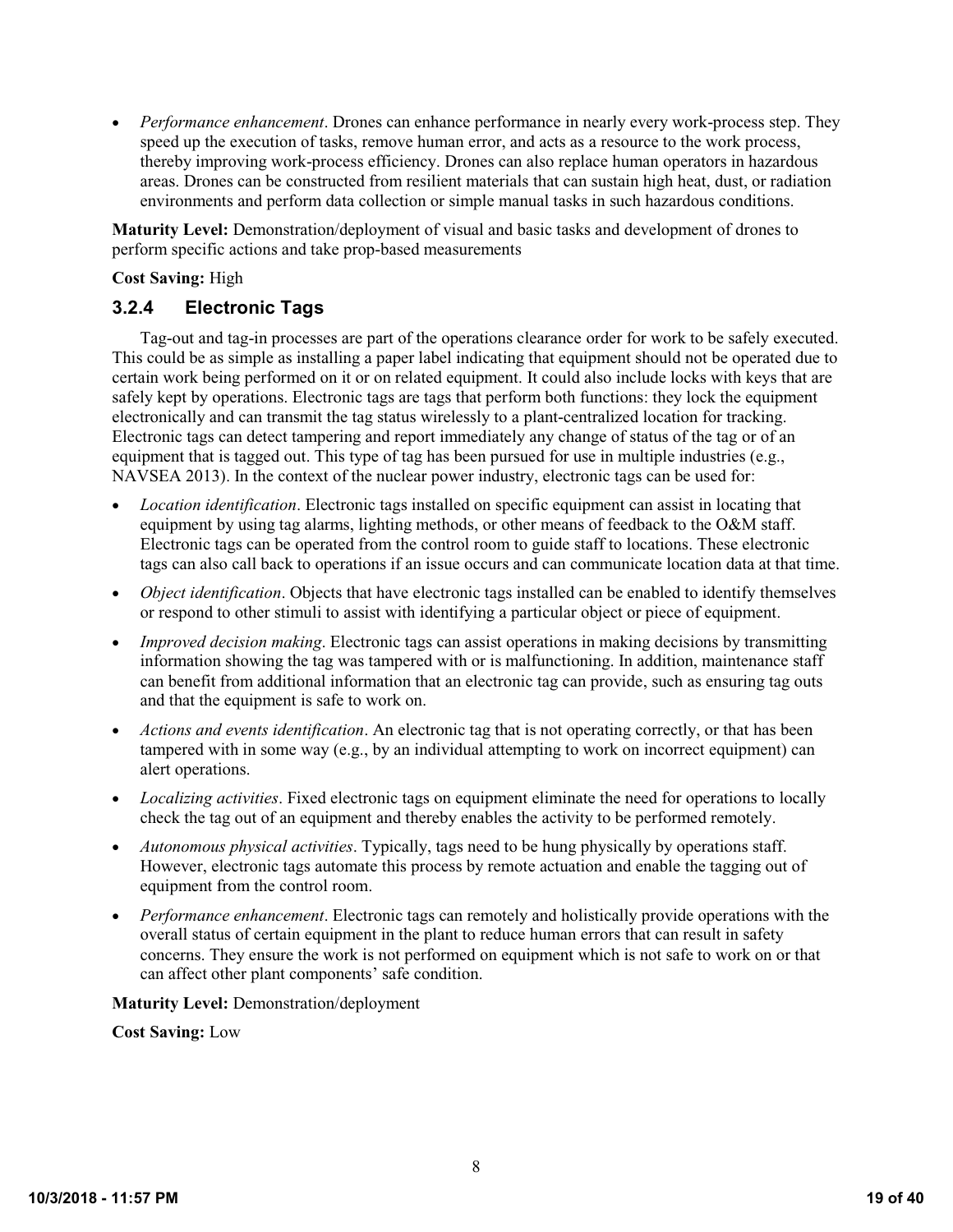#### <span id="page-19-0"></span>**3.2.5 Electronic Work Package**

Electronic work packages exist across a spectrum of varying feature solutions. In a simple form, eWPs serve to replace paper work packages with an electronic version using smart or fillable pdfs. As eWPs get more advanced, they utilize extended markup language (XML) or Java-Script Object Notation (JSON) packages that handle information transfer across systems and presentation within some computerbased graphical user interfaces to fully integrate computer-based procedures (Oxstrand et al. 2015). In nearly every instance of the work process, eWPs improve the cost position of the O&M. A list of potential functions of eWP systems and user interviews can be found in Oxstrand (2017). In the context of the nuclear power industry, eWP benefits can be found in EPRI (2015). Though the nuclear power industry has been deploying limited versions of electronic work function, this report assumes the high-end eWPs are deployed. Currently, eWPs require research and development to automate the conversion process of basic forms of eWP to an object oriented form. This enables an intelligent and adaptive forms of eWPs to be developed. eWPs can be used for:

- *Object identification*. eWP systems can assist in object identification particularly for documents. Documents can change frequently, and ensuring the most current revision is being performed remains particularly difficult in some organizations, especially if paper processes are still frequently used.
- *Improved decision making*. Coupled with data mining and data-integration technologies, eWPs provide an application interface to access and interface with data across the organization. Also, eWPs enable tracking work progress by logging the time required for step execution. This can improve scheduling, streamline operation activities, such as clearance and preparation and MT&E collection activities.
- *Localizing activities*. eWPs provide access to distributed data sets and components across the work process. Rather than having physical meetings to coordinate information or approvals, disparate groups can have steps in the workflow by which they can insert or interact with information in the work package that may otherwise require physical meetings. It can also improve the supervisor and quality review efficiency by omitting irrelevant parts of the work package and enabling a digital workflow for those processes.
- *Autonomous physical activities*. Work-package assembly was identified as a particularly timeconsuming process in organizations that still use a paper process for any part of the work process. eWPs automate that process by allowing the use of digital templates, eliminating paper assembly and archiving, integrating recommended work-package steps automatically, and routing to the appropriate departments for approvals and information.
- *Performance enhancement*. Most steps in the work process are performed more efficiently using eWPs. The minimized opportunity for errors, access to plant data, optimization of procedure execution by eliminating unneeded steps and dynamically navigating through steps, and assurance of the validity of inserted information are examples of eWP benefits. By ensuring the validity of the documents, clearances, hazard review, parts, and equipment, the work is executed in a safer manner due to the minimization of the risk that improper resources can cause.

**Maturity Level:** Demonstration/deployment of the base form of eWP, and development of more intelligent and adaptive forms of eWPs and of methods of automated conversion.

**Cost Saving:** High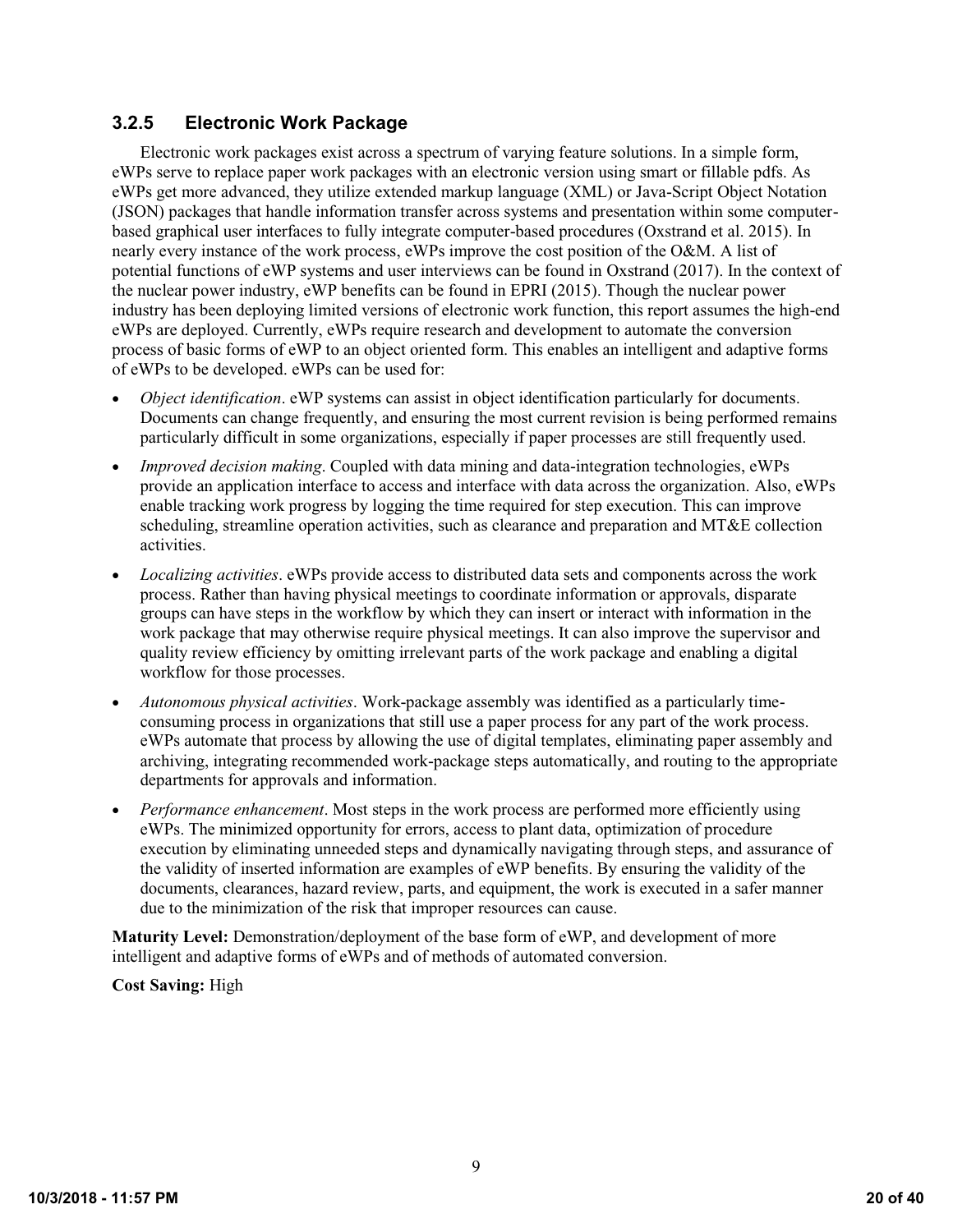## <span id="page-20-0"></span>**3.2.6 Global Positioning System**

The global positioning system (GPS) is a satellite triangulation technology to attain pinpoint position of equipment, devices, or people. Typical accuracy of GPS location points are within several feet. The technology is currently implemented in many types of mobile devices, in addition to dedicated GPS beacons. The use of GPS is commonly applied in navigation and location identification. GPS beacons are used to track high-value assets, especially those that are usually more expensive if they are to broadcast their location back to a central unit for tracking. If used in mobile devices, the GPS module energy consumption increases the need for device recharge. In contrast, GPS beacons require frequent battery replacement. All types of GPS-enabled devices require direct line of sight with the sky for accurate location prediction. In the context of the nuclear power industry, GPS can be used for:

- *Location identification*. GPS's primary addition to the work process is to assist in guiding users to specific locations. Guiding staff to the correct area of the facility for walk downs, and work execution are examples where this technology can be used. This is especially useful in less common work areas to ensure maintenance staff enter the correct area to perform their work.
- *Object identification*. Expensive or important mobile assets can be tagged with GPS to enable tracking equipment, components, or other items. This reduces the time needed to find the equipment, and improves its utilization in the work process.
- *Improved decision making*. GPS can be used by scheduling to track activities progress. This can be applied to mobile devices to track human resources and the expensive or important assets that are tagged with GPS capabilities.
- *Performance enhancement*. GPS impacts all activities where a physical location or object needs to be identified. It reduces human errors resulting from working on the wrong equipment or location. The GPS location can also trigger actions on mobile devices when the devices are in a certain GPS location.

#### **Maturity Level:** Demonstration/deployment

#### **Cost Saving:** Low

## <span id="page-20-1"></span>**3.2.7 Image Anomaly Detection**

The use of image processing for detecting anomalies can be achieved by establishing a baseline for optical, thermal, or infrared profiles of a process and capturing deviations from that baseline. The deviation from norm is a first indicator of an anomaly, but does not identify what the anomaly is. For example, if image anomaly is used for security purposes, a passing animal might indicate an anomaly, even though it is not really a security concern. This emphasizes the need for further research into methods to assist the classifications of specific events of interest. In the context of the nuclear power industry, image anomalies detection can be used for:

- *Improved decision making*. Image anomaly detection can be used to gain information on anomalies in plant equipment or areas. This information can assist system engineers and operations to identify potentially emergent states and can be used to predict possible maintenance needs. Review efforts are the most likely work tasks that could be automated by the implementation of image anomaly detection if the technology could identify state changes.
- *Actions and events identification*. Image anomaly detection is designed specifically to identify abnormal events or actions. The technology benefits most of the work process as anomaly details can inform scoping and reviews, walk downs, pre-work reviews, execution, quality control, and more. An abnormal event has the potential to impact all areas of a nuclear facility, so many areas have the potential to use the information for mitigation and planning.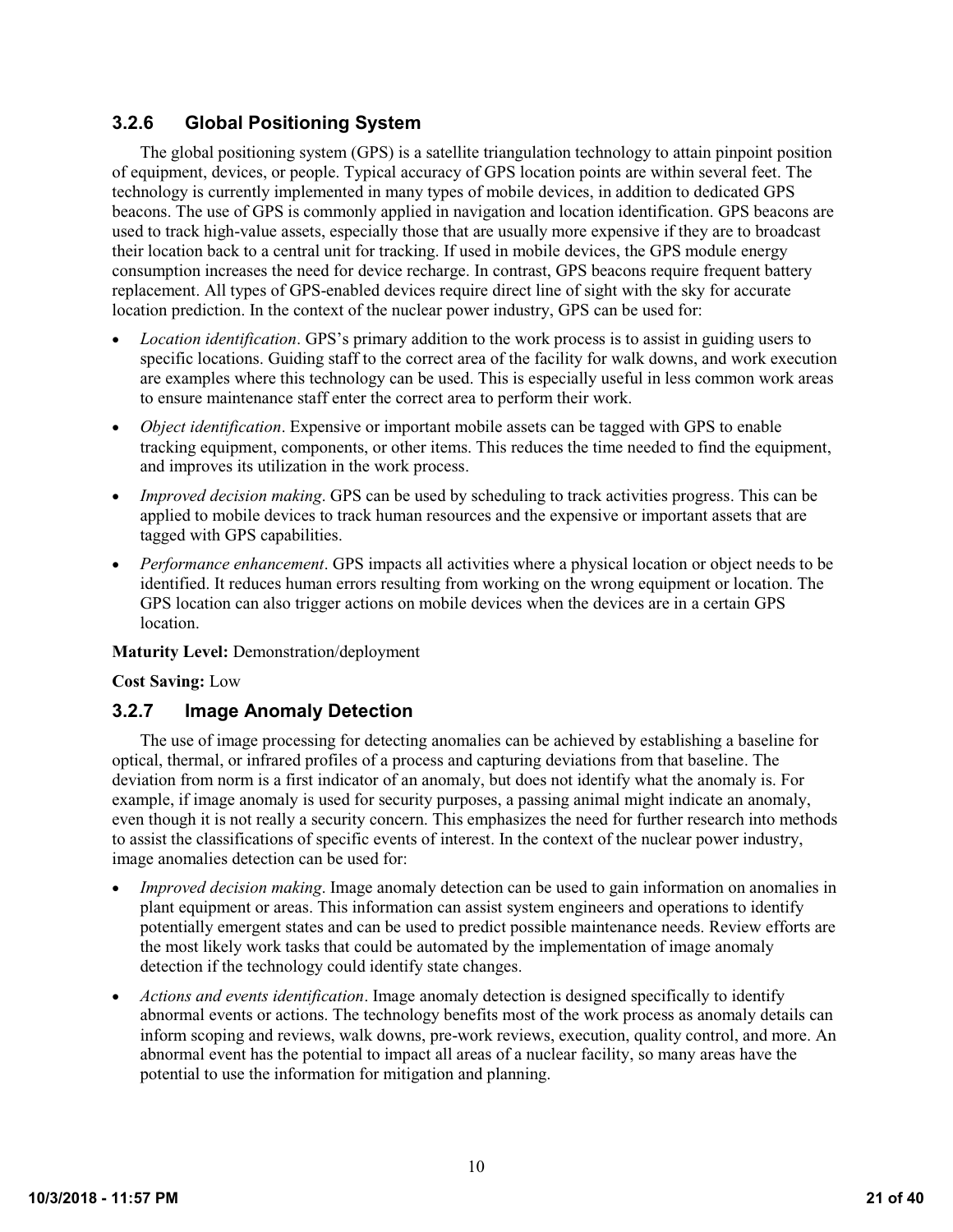*Performance enhancement*. All areas affected by image anomaly detection technologies were identified as having performance gains because the technology reduces human errors by detecting anomalies, improves diagnosis decision making, and derives real time alerts of changes in plant states, which has a positive impact on the safety of working in the plant.

**Maturity Level:** Demonstration/deployment using image change detection and development of applications specific anomaly detection.

#### **Cost Saving:** Low

## <span id="page-21-0"></span>**3.2.8 Image Information Extraction**

Image information-extraction technologies are able to extract information from pictures. An example of this type of technology is feature-extraction algorithms used in self-driving vehicles. For the power industry, examples could be gauge reading algorithms that extract readings from a picture and log it to automate human data-acquisition processes. The change-detection algorithm (Radke 2005) can also be used to acquire normal data once baselines are established for different states. If these techniques are to be used for the nuclear industry, application-specific algorithms must be developed. In the context of the nuclear power industry, image information extraction can be used for:

- *Improved decision making*. Whether continuously reading a gauge, detecting a thermal image pattern, or capturing the change of a breaker state, image information-extraction methods add information that is currently not available to the plant. It therefore impacts reviews and any task that requires taking measurements within the plant.
- *Autonomous physical activities*. Image information extraction can be used to automate processes where a human needs to acquire data from the field. This eliminates the need for staff to perform the physical activity of data acquisition.
- *Performance enhancement*. Image information extraction reduces the reliance on humans and thereby reduces human error. It automates the data-collection process and thus improves work efficiency, especially in scenarios where peer review is needed, in procedure execution and testing.

**Maturity Level:** Demonstration/deployment using image change detection for state tracking and research and development of methods to extract readings, features, additional states, and patterns.

**Cost Saving:** Medium

## <span id="page-21-1"></span>**3.2.9 Image Objects Recognition**

Image object-recognition technologies can identify objects and components in the plant. An object might be MT&E, a part, equipment, or a location environment in the plant. This technology can look for certain shapes in a picture to correlate it to an object database or use machine learning to train an algorithm to recognize certain objects when they are seen. This technology is used by search engines to search pictures. For optimal performance, the technology needs to be customized for the specific objects of interest, which are, in this case, the common objects in NPPs. The larger the trained set, the more computational power is needed, and the slower the recognition decision making. In the context of the nuclear power industry, image object recognition can be used for:

- *Location identification*. Image object-recognition extraction can identify locations based on the features of the background environment. This application can improve the ability to perform walk downs, execute procedures, and perform operations tasks at the right location.
- *Object identification*. Image object-recognition can be used to identify parts, components, documents, or equipment in plants. By taking a picture of an object and extracting key data from the image, specific identification can be made of parts and equipment. This can be used in walk downs, MT&E tasks, execution, and any other task that require physical identification of an object.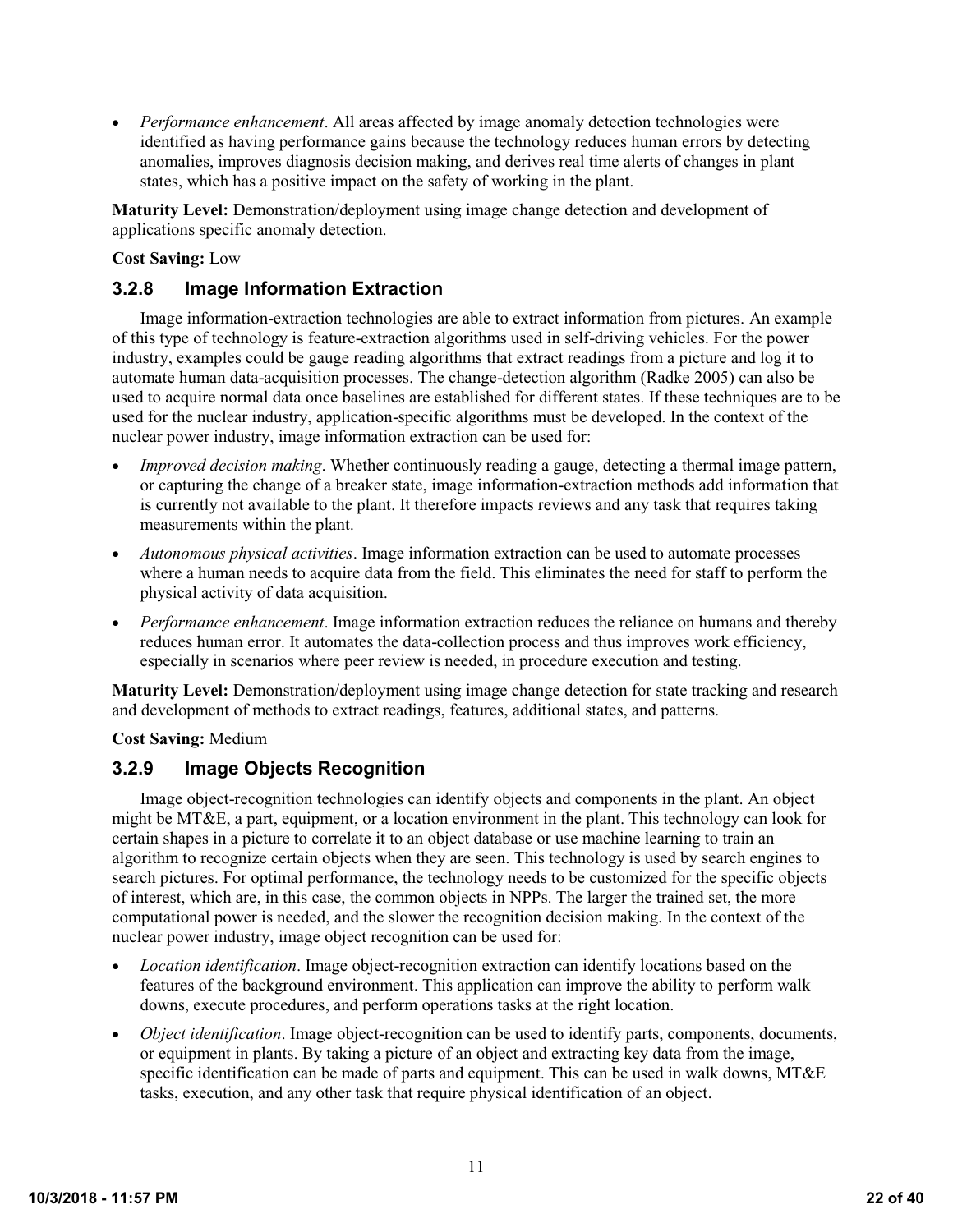*Performance enhancement*. Image objects-recognition data can enhance performance of work process tasks by verifying correct equipment, parts, and MT&E , ensuring the correct parts were ordered and delivered, and verifying correct use of tools and equipment. This reduces human-error potential and improves the safety of the plant. Object recognition can also improve the safety of the work process by identifying safety hazards as soon as they occur and reporting them.

**Maturity Level:** Demonstration/deployment of common objects databases and development of object-specific recognition for the nuclear industry.

#### **Cost Saving:** Low

#### <span id="page-22-0"></span>**3.2.10 Interactive Audio**

Interactive audio can refer to audio narration and commands which can be useful in training or directing workers in particular tasks; however, it also includes more in-depth and advanced audio-system implementations that include natural language processing, answer databases, and speech recognition to truly interact with workers. Interactive audio systems may exist in some commercial-off-the-shelf solutions, but many organizations require a fully customized implementation that may require some research or development, depending on the sophistication requested by the organization. Commonplace examples of fully interactive audio systems are Apple's Siri and Amazon's Alexa. These systems operate using learning algorithms and natural language processing to understand words in sentences and ascertain what humans are asking in order to serve the proper answer (Johnson 2013). In the context of the nuclear power industry, interactive audio can be used for:

 *Performance enhancement*. In activities such as walk downs, operations preparations, and procedure executions, interactive audio can increase the performance of the staff by being able to give directions, commands, or information about the specific maintenance process or to respond to questions regarding area states and hazards. This communication tool enhances crafts' abilities by allowing additional flexibility and accessibility to directions or other basic information. Narration of work steps from a tablet or other mobile device in a hands-free fashion and the ability to answer basic questions can be effective at creating efficient and safe conditions for executing the work.

**Maturity Level:** Demonstration/deployment of common functions, and development of nuclear-industryspecific audio interactive assistant.

**Cost Saving:** Low

## <span id="page-22-1"></span>**3.2.11 Mobile Devices**

Mobile devices such as tablets and smartphones provide mobile access to information and communication tools. Smart watches are another form of mobile devices that has gained popularity recently as they provide a less intrusive form of mobile devices. Mobile devices have been deployed within the nuclear industry and are driven mostly by eWP implementation. Special tablets have been designed to comply with industrial rigidity standards (e.g., Xplore 2017). Mobile devices facilitate multiple other technologies and, therefore, have significantly more impact than their main purpose. However, the nuclear industry has various levels of reticence in regards to tablets, especially due to cybersecurity and electromagnetic interference concerns. In the context of the nuclear power industry, mobile devices can be used for:

- *Location identification*. By enabling GPS or Wi-Fi positioning services, the location of many mobile devices can be tracked. Coordinates within the facility can be used for tagging areas within the plant that would then upload to a mapping system for location identification.
- *Object identification*. Mobile devices that are equipped with cameras can perform object identification using bar codes or any of the other image-processing technologies identified in this report.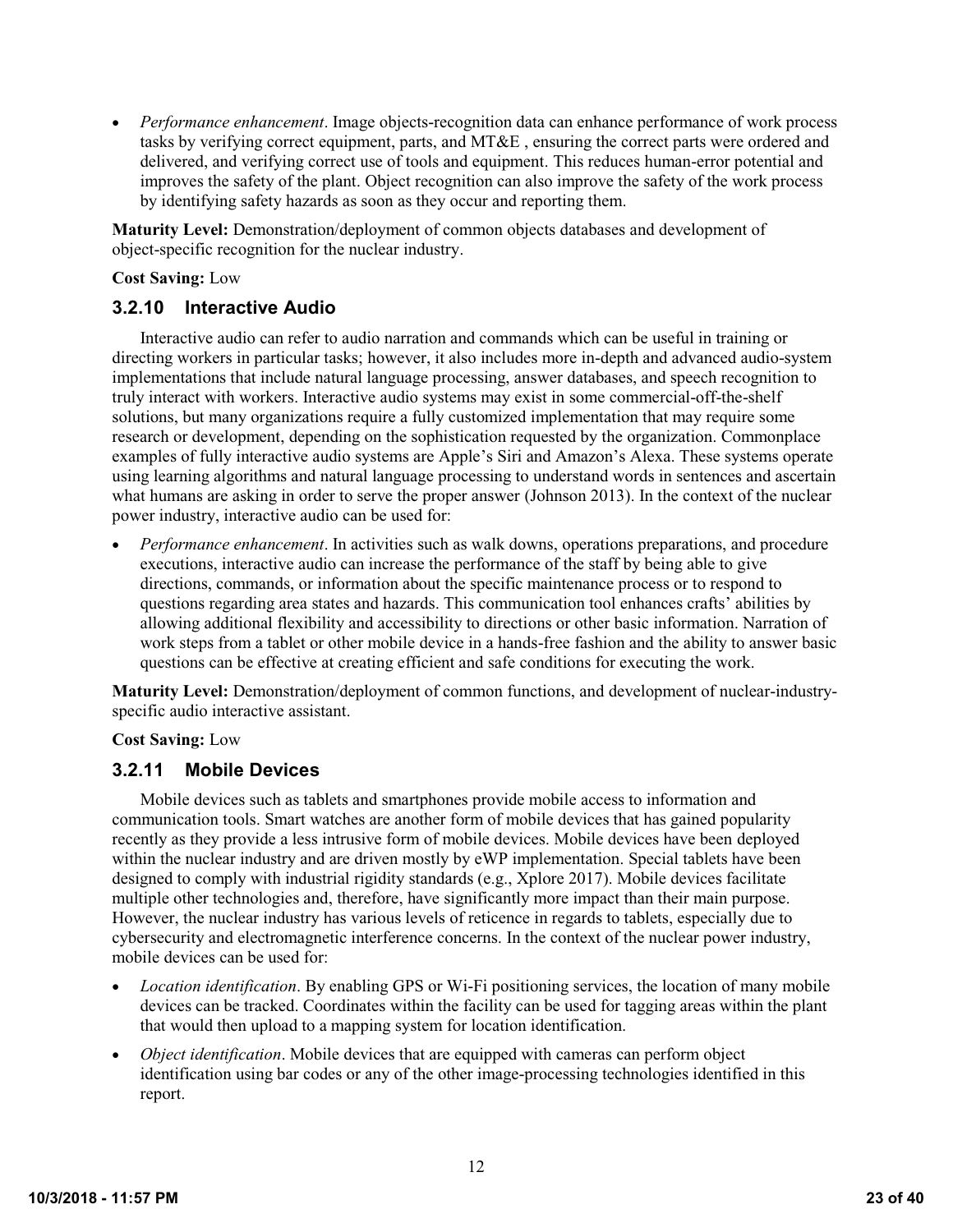- *Improved decision making*. Mobile devices allow for access to greater information and decisionmaking capabilities across the work process.
- *Actions and events identification*. Mobile devices can be outfitted with sensors, alarms, or connected with event databases and systems to enable input of conditions and alerts for events that are emergent. Push notifications and emergency-notification systems could be useful in maintaining awareness of plant conditions.
- *Localizing activities*. By their connectivity with other systems in the work process, mobile devices serve to localize information directly to the user. This ability affects many different aspects of the work process because it can connect to and facilitate transfer from most systems directly to the user.
- *Performance enhancement*. Similarly, the connectivity of mobile devices and the increased functionality that can be equipped to the devices increase the speed of every step of the work process. It also improves the safety of the work process by hazard mapping and the ability to alert the plant staff to unsafe issues.

#### **Maturity Level:** Demonstration/deployment

#### **Cost Saving:** High

## <span id="page-23-0"></span>**3.2.12 Mobile Equipment Evaluation Tool**

Mobile equipment-evaluation tools are custom tools that can encompasses multiple sensors commonly used in the nuclear power industry. These tools provides low-quality measurements and are therefore screening tools only to compliment human senses in low-risk tasks. For the nuclear power industry, an ideal tool could combine vibration, acoustic, radio, temperature, and radiation sensors. In the context of the nuclear power industry, a portable screening tool could be used for:

- *Improved decision making*. The ability to take direct measurements, in case of an anomaly observation, provides the plant staff with rapid additional insight into the equipment condition before creating a condition report for higher-fidelity measurements. This improves the decision-making process of the staff.
- *Localizing activities*. Instead of having to call in system engineers to verify an anomaly, plant staff with a tool could perform on-the-fly inspections. The portable screening tool increases reliance on secondary tools for screening low-risk tasks and thereby reduces the need to collect and return MT&E.
- *Performance enhancement*. The main realized performance improvement with using a portable screening tool is due to accelerating unplanned on-the-fly inspections and detection of anomalies.

**Maturity Level:** Development of a mobile tool to perform multiple inspection functions that are commonly used in NPPs.

#### **Cost Saving:** Medium

## <span id="page-23-1"></span>**3.2.13 Motion Recognition**

Motion recognition can be used to track and comprehend human actions. Motion-processing methods coupled with machine learning could be used to enable categorization and identification of dynamic actions, such as movement and gesture. This type of intelligence has been gradually developing in other industries, especially for security applications. However, it is also finding its way into the plant work process. For example, Tang (2016) developed an algorithm on tracking craft wait time at certain tasks by tracking the craft motion using image-processing methods. In the context of the nuclear power industry, dynamic image recognition can be used for: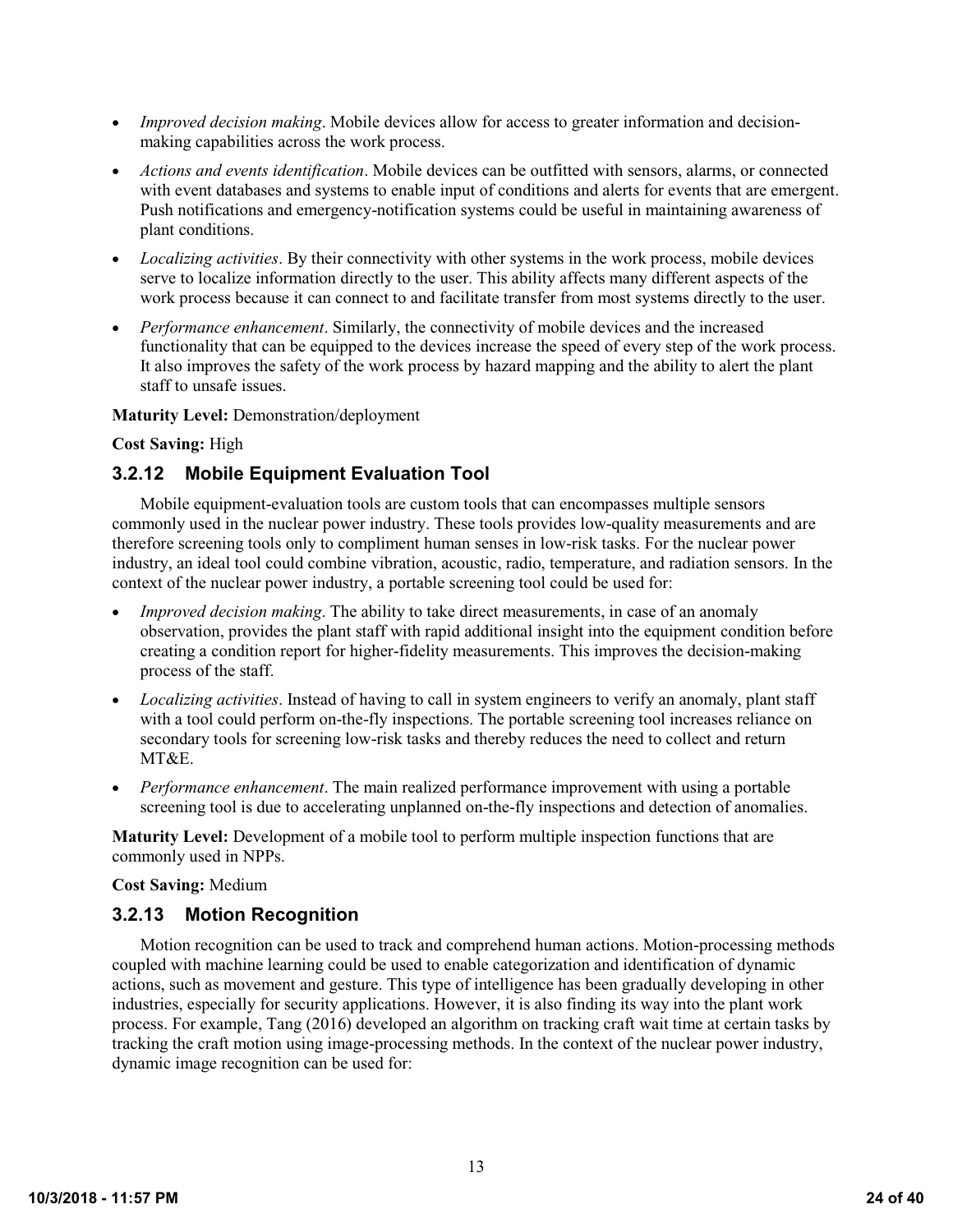- *Improved decision making*. Motion recognition captures data on movements, task timing, and actions. With this information, O&M staff can gain understanding on task-performance trends and data in order to make better decisions regarding that work in the future. Tasks such as scheduling, quality control, and post-work review can all benefit from insight into the task performance and completion data.
- *Actions and events identification*. Motion recognition captures actions and events throughout the work process. Identifying and understanding anomalies or deviances from the norm within a nuclear facility is a critical component of the work process due to the nature of the hazards. Identifying and collecting data on these state changes can be extremely beneficial across the work process. Also, motion recognition can detect access to restricted safety or security areas to alert the craft and responsible entities.
- *Performance enhancement*. The insight that can be gained by capturing performance of manual physical actions by movement and gesture recognition enhances the performance of work process tasks across the life cycle of the work process.

**Maturity Level:** Development of tools to recognize all forms of action motions used in the nuclear power industry.

#### **Cost Saving:** Low

## <span id="page-24-0"></span>**3.2.14 Plant Data Integration**

Plant data integration is data consolidation to ensure data access and transfer across systems. In a typical work process of an NPP, multiple systems are used for the multiple tasks of the work process. Scheduling tools, eWPs, enterprise asset-management systems, training and human resources, and multiple other data sources in an NPP can be connected in order to provide all plant systems access to all necessary data for O&M tasks. An example use case is an eWP using access to the training database to provide a list of qualified individuals for the work tasks to supervisors, thus preventing untrained or unqualified individuals being placed on a job. The insight provided by having the whole picture can be used for:

- *Improved decision making*. Plant data integration enables O&M organizations to be able to understand the entire plant picture related to their needs. Having disparate data sources in one system enables greater insight and information of plant states for work-process steps.
- Localizing activities. Plant data integration can minimize any need for physical-information collection from plant equipment or other systems. This impacts the majority of work process steps.
- *Performance enhancement*. Greater access to information enables efficient decision making, reduced human errors, and faster task completion. Also, it can enhance the entire system view of plant hazards and plant status.

**Maturity Level:** Research and development of data-source-specific integration methods.

#### **Cost Saving:** High.

## <span id="page-24-1"></span>**3.2.15 Radio Frequency Identification**

Radio-frequency identification (RFID) is a technology that enables extremely small microcontrollers with antennae to harvest power from radio signal from an RFID reader and respond back to the reader with a unique identification. Due to their extremely small size and their ability to function without batteries, RFID tags provide utilities with cost-effective solutions to tracking objects, MT&E, parts, documents, and other components of the work package process (Al Rashdan et al. 2017). The tolerance of RFID tags to extreme environments remains unclear and their ability to survive harsh working conditions is still to be developed. In the context of the nuclear power industry, RFID tags can be used for: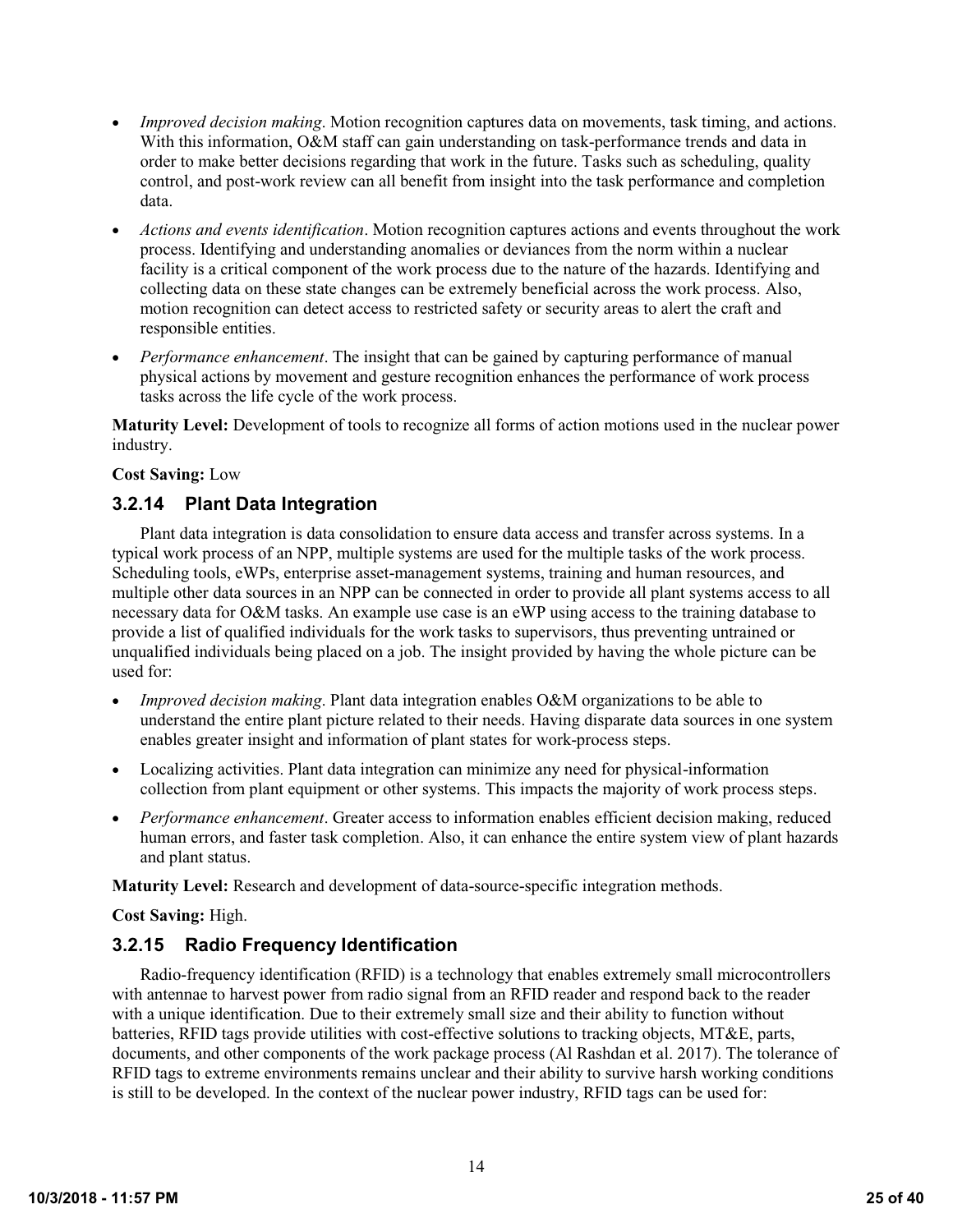- *Location identification*. Attaching RFID tags in specific areas is a simple way to enable the identification of locations by identifying the signals that are emitted from the RFID tag.
- *Object identification*. Using RFID tags for object identification can assist in ensuring the correct components are used through a process similar to checking out an item. As the RFID-tagged MT&E pass by specific receivers, the objects will be identified, counted, and can then be filed into an eWP system for future verification. Specifically, for MT&E collection, procedure execution, and archiving of physical documents, RFID tags can simplify those processes by automatically handling the transactions with inventory systems and foreign material exclusion zones.
- *Improved decision making*. RFID tagged items can be tracked throughout the plant facilities and usage data can be collected and analyzed to enhance understanding of the rate and application of usage with specific parts and components. Identification of inventory levels for procurement purposes, MT&E collection and return, or quality-control purposes are all work-process steps that can be affected by the use of RFID tags in this way.
- *Performance enhancement*. RFID tags can increase work efficiency and performance by reducing the work-package loss during assembly, streamlining procurement by verifying inventory levels and transaction data, accelerating MT&E collection and return by tracking MT&E as they leave and are returned, and improving quality control by verification of MT&E uses.

**Maturity Level:** Demonstration/deployment of commercially available RFID solutions and development of radiation and harsh environment resilient RFID tags.

**Cost Saving:** Medium

# <span id="page-25-0"></span>**3.2.16 Smart Equipment**

Modern equipment can be outfitted with sensors and advanced on-board diagnostics to automatically perform self-calibration and diagnostics (e.g., Bond et al. 2003). This can be applied to instruments (e.g., foundation field-bus instruments) or plant components (e.g., turbine-monitoring systems), and is very common in other industries, including fossil-fuel industries. The maturity of these equipment varies depending on the instrument or equipment. For example, while turbine monitoring has been deployed for multiple industries, auto-diagnosed valves are being developed (Agarwal et al. 2018). In the nuclear industry, smart equipment can be used for:

- *Location identification*. Smart equipment assists in the identification of location of equipment due to the ability of plant maintenance staff to communicate with it through mobile devices and ensure the correct location is identified.
- *Object identification*. Similar to location identification, smart equipment can interact with mobile devices used by staff to ensure that the correct object is identified prior to work starting.
- *Improved decision making*. Smart equipment greatly increases information provided to O&M organizations across the work process, especially at the scoping and creation of the work package. Nearly every work-process step would be impacted by the implementation of smart equipment. Smart equipment is able to automate failure diagnosis and calibration activities, and reduce post work inspection.
- *Localizing activities*. Smart equipment assist in informing the scoping and review, post-work review, and execution tasks by allowing remote access to data that would otherwise need to be collected physically.
- *Performance enhancement*. Smart equipment augments the scoping and review steps of the work process. This reduce reliance on human decision making, reduces potential error, and increases overall process efficiency.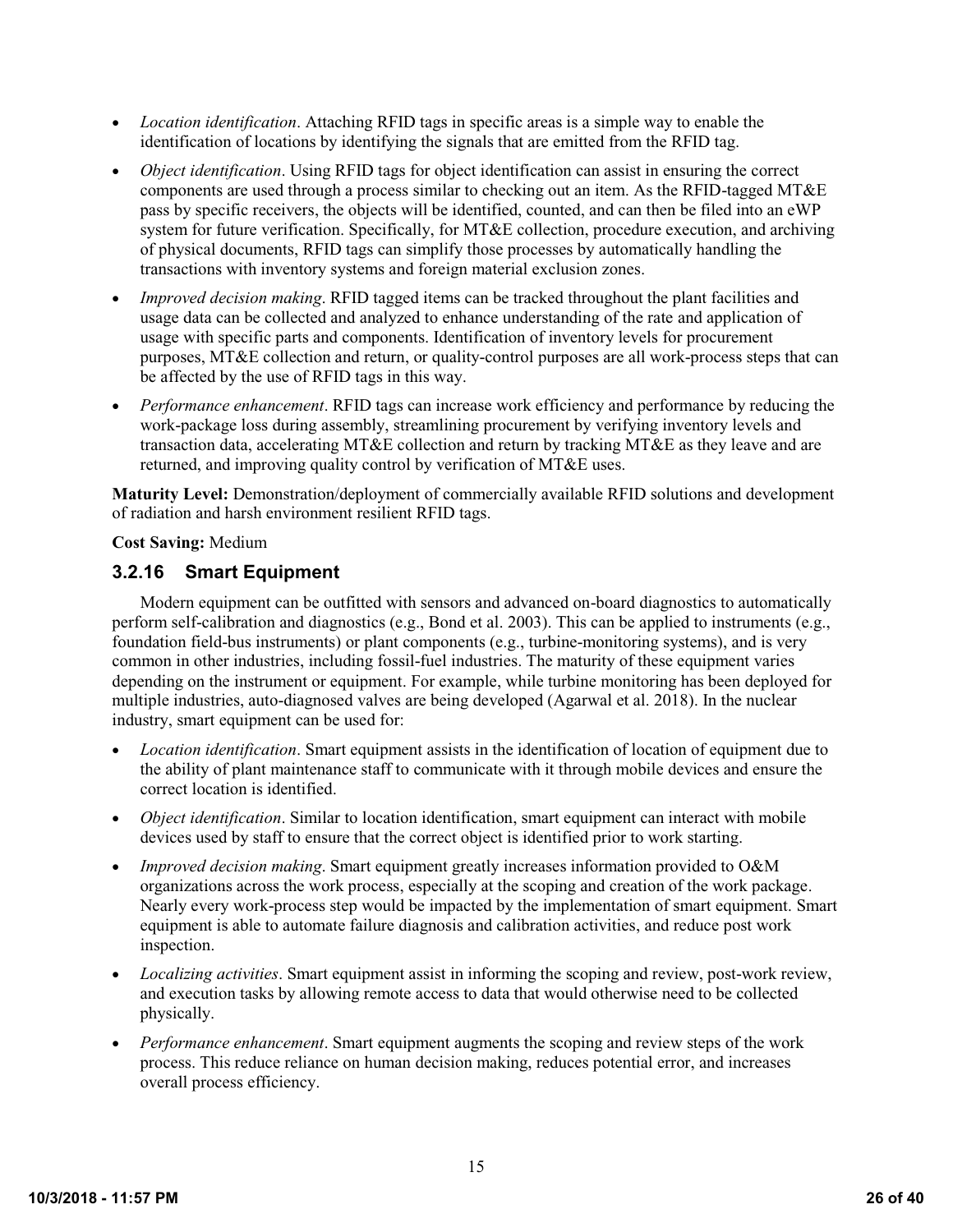**Maturity Level:** Demonstration or deployment of readily available smart equipment, and research and development of additional smart equipment.

#### **Cost Saving:** High

## <span id="page-26-0"></span>**3.2.17 Smart Scheduling**

Smart scheduling is a platform that optimally and automatically allocates schedules and resources. This is done by algorithmic or model-based advanced information processing that adaptively learns patterns and uses the gained knowledge in predicting future behavior. Smart scheduling is capable of automatically updating schedules, taking into account task prioritization, allocation and release of resources, updating resources commitments, notifying resources of their schedule, learning from resource performance for future predictions, providing review and feedback, and updating reporting options to adapt to schedule changes. In the context of the nuclear power industry, smart scheduling can be used for:

- *Improved decision making*. Smart scheduling learns the needed resources to execute the work from historical behavior. This provides an additional layer of information to assist in decision making across the work process. Once the system has a full understanding and model of historical states and has identified optimal intervals, parts, staff resources, and hazard issues, it can use this knowledge to enhance the schedule.
- *Actions and events identification*. The ability to couple the schedule with resource location and activities enables identifying actions that occurred or will occur and the source of events as they occur. Smart schedules can identify anomalous events from historical data and learn circumstances surrounding error states or abnormal conditions. This understanding can then serve to design predictive models and inform the schedule when specific conditions are more likely to occur and require mitigation. This applies to most areas of the work process.
- *Performance enhancement*. Smart scheduling improves resource utilization and adopts to schedule changes with optimal decisions that cannot easily be performed by a human scheduler. This improves overall work-process efficiency and accelerates activities. Smart schedules have the ability to observe more than humans, to collect data at all times, and eventually to assist in making recommendations and predicting unsafe conditions. For example, if a task takes more time than usual, this might indicate a human error.

**Maturity Level:** Research and development of methods to automate and optimize scheduling activities.

**Cost Saving:** High

## <span id="page-26-1"></span>**3.2.18 Smart Tools**

Smart tools are tools that have advanced functions beyond classical tools. Smart tools can communicate their measurements directly to mobile devices and verify the tool suitability for the task, communicate with wireless sensors and extract measurements on the spot, and check range and calibration information. These tool are still to be developed at this level of intelligence. In the context of the nuclear power industry, smart tools can be used for:

- *Object Identification*. Smart tools can identify themselves to the mobile device to make sure the tool is fit for the job, and to enable tracking of the tools.
- *Improved Decision Making*. Smart tools store information about their specifications, limits, calibration, and automatically ensures their fitness for the work being executed. The tools also ensure that all measurements are labeled with the location and time, and stored locally or on a server for future use, thus reduce the need for human typing information.
- *Actions and Events Identification*. Smart tools can identify the actions taken by the tool and report work events such as the inability of the tools to perform its task due to an equipment issue.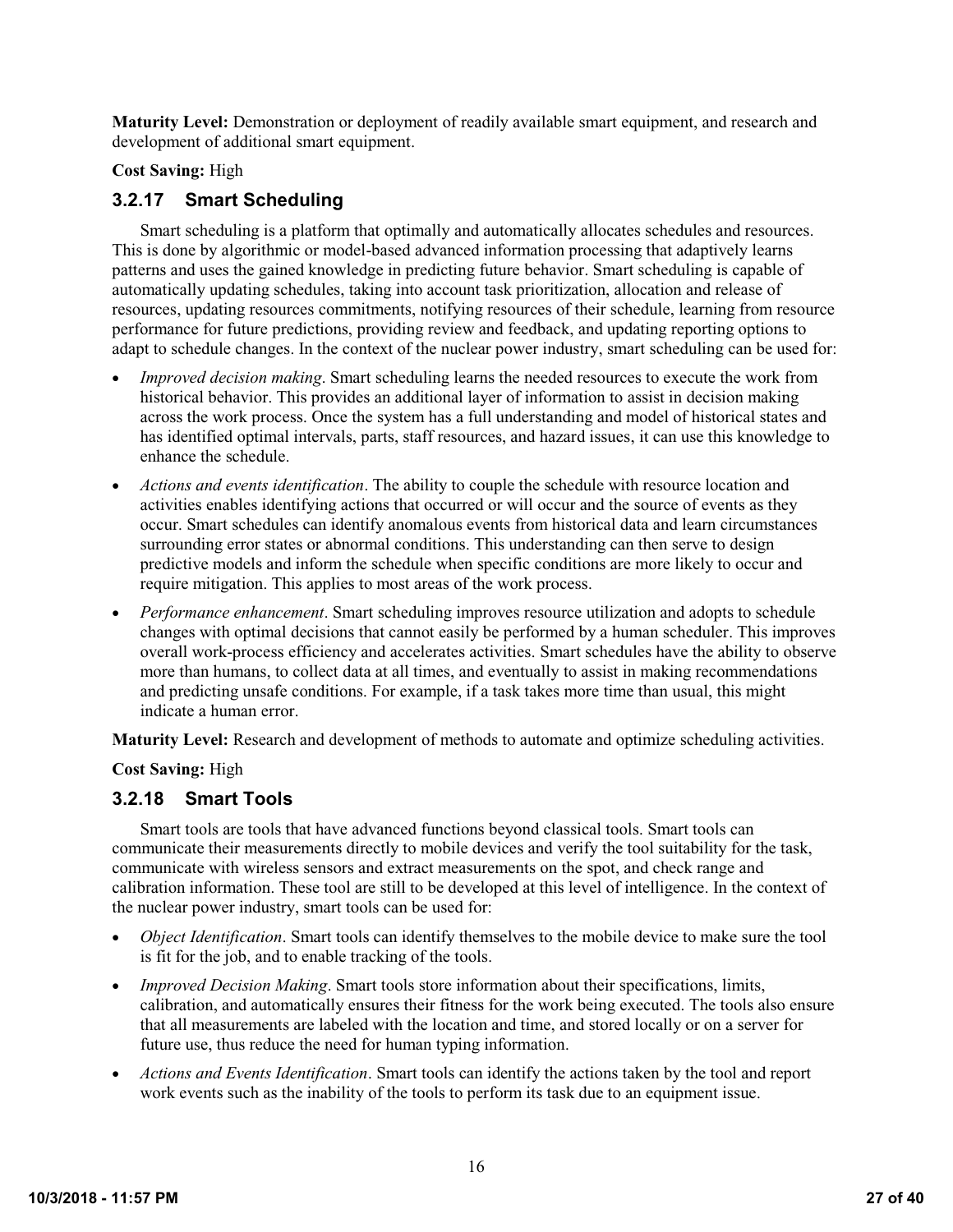*Performance Enhancement*. Smart tools communicate their measurements directly and therefore reduce human input errors. They can detect when improperly used due to their ability to self-diagnose issues with their use.

**Maturity Level:** Development of new type of smart tools.

#### **Cost Saving:** Low

## <span id="page-27-0"></span>**3.2.19 Spatial Mapping**

Spatial mapping generates both a static image as well as a "step-through" series of panoramic images within the plant facilities. The mapping can be overlaid by alerts, hazard flags, or equipment to help identify areas of the plant. Spatial mapping, when fully implemented, would create a two-dimensional (2D) map as well as build a composite rendering of the visual angles of the plant. The 2D representation can be coupled with hazard logs and other informational sources so as to map areas of note in an interactive document that enables real-time examination of current equipment states and safety concerns. The mapping is usually done with 360° or laser scanners.

This technology is mature and is used in other industries. A common example of this technology is Google Maps, with dual map and street-view representations to give users a simple, low-fidelity wireframe of the area and street-view images that users can click into and navigate within. An example prototype mapping of an NPP control room can be found in Hugo and Slay (2016). In the context of the nuclear power industry, spatial mapping can be used for:

- *Location identification*. Spatial and hazard mapping are mainly intended to give data on the location of various equipment in the facility.
- *Object identification*. Plant equipment, parts, and components can be mapped within the spatial map in order to allow for identification of the particular equipment needed and interaction with equipment.
- *Improved decision making*. Spatial and hazard mapping allows access to an interactive performance data for items. For example, within the map, a craft may need to access information about a particular generator. The craft clicks the generator and receives basic data points about the generator, its location, any recent events, or any other relevant information. This information is useful for scoping, planning, walk downs, and execution. Most areas of the work process can gain better decision-making ability and information from spatial and hazard mapping.
- *Localizing activities*. Spatial and hazard information can be used to localize specific areas for scoping, walk downs, and preparations. The mapping technology enables the staff to assess the equipment that would normally need to be physically assessed by sending an individual into the field.
- *Performance enhancement*. Spatial information can streamline walk downs and execution tasks by speeding up the process of finding the workspace and collecting information regarding plant equipment and areas. It is very useful for new staff that lack knowledge of the plant. Also, it can be used to access real-time hazard data to verify conditions within the plant.

#### **Maturity Level:** Demonstration/deployment

**Cost Saving:** Medium

## <span id="page-27-1"></span>**3.2.20 Three-dimensional Animation**

Three-dimensional (3D) animation is a computer-based 3D visualization of parts, equipment, or processes. A common engineering analogy of these animations are 3D models of components that enable exploded diagramming and allow the user to travel throughout the component [\(EPRI](https://www.epri.com/#/pages/product/3002000163/?lang=en) 2014). 3D animations require developing models of the component, which is time consuming if is not provided by the equipment vendor. Mapping a full system, including functioning and responsive interfaces when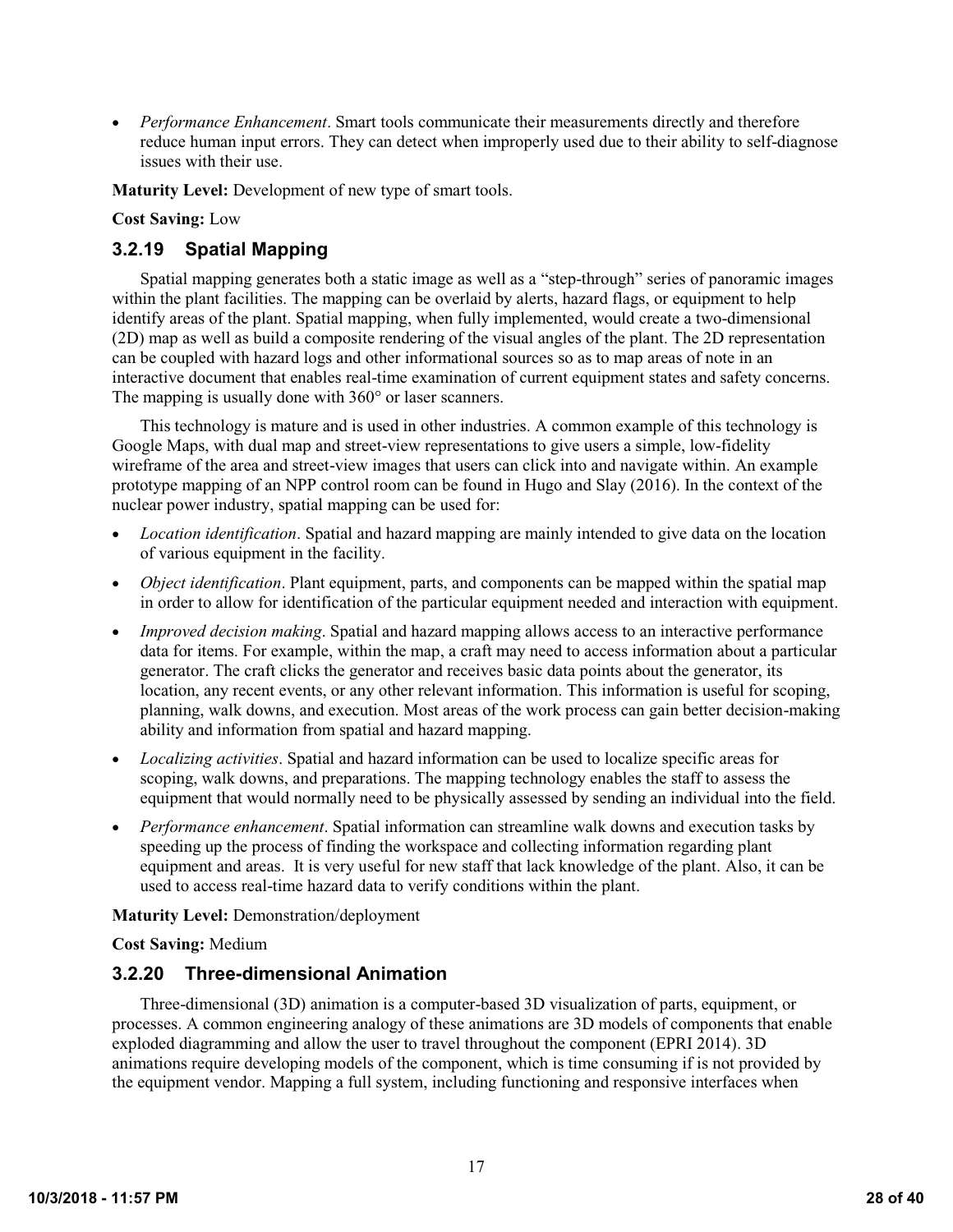needed, can be a large undertaking. In the context of the nuclear power industry, 3D animations can be used for:

- *Improved decision making*. 3D animation enables the staff to virtually inspect the inside of equipment and disassemble the equipment in few clicks. This provides an additional level of information that cannot be acquired by simply looking at the equipment. 3D animation can also be used to show how MT&E is used, demonstrate lessons learned, and simulate hazards in the workplace. 3D animation provides a familiarization and communication tool to exchange information between the work process stakeholders.
- *Localizing activities*. 3D animation provides an environment for work-process stakeholders to remotely exchange information that would otherwise require being present at the equipment location. It can be used to replace the real environment when work-site visits are needed in processes such as walk downs.
- *Performance enhancement*. 3D animation can be used for training to improve the job performance. It can visually explain the work procedure, which reduces human errors, and enable on-job training. It can also be used to demonstrate lessons learned and simulate hazards in the workplace.

#### **Maturity Level:** Demonstration/deployment

**Cost Saving:** Medium

#### <span id="page-28-0"></span>**3.2.21 Three-dimensional Printing**

3D printers are multi-dimensional engraving or additive tools that can create parts made out of plastic or metal of various shapes in a matter of minutes to hours. The technology is mainly used for prototyping and temporary models use. The accuracy of 3D printing is impacted by the rate of the printing. Highaccuracy fast printers are usually large and expensive. The ability of a 3D printed part to replace an actual part is usually dependent on the materials used and the application. In the context of the nuclear power industry, 3D printing can be used for:

 *Performance enhancement*. 3D printing allows for the rapid creation of parts and tools for maintenance tasks. This allows for rapid iterations and improvement on plant parts. It saves procurement costs and time lost waiting for parts to be ordered. In a case in which custom MT&E are needed for temporary but urgent solutions, 3D printing provides a feasible solution.

**Maturity Level:** Demonstration/deployment

**Cost Saving:** Low

## <span id="page-28-1"></span>**3.2.22 Video Communication Tools**

Video communication tools enable means of communication beyond standard radio or telephony systems. They can give additional depth to communications and implementation flexibility. These tools are widely used in various applications and are, therefore, ready for deployment. Overall, the cost savings from using communication tools will accrue to the additional information shared across organizations, which improves work efficiency and allows better coordination. In the nuclear industry, communication tools can be used for:

- *Improved decision making*. By providing more communication tools across the work process, greater information transfer between the work process stakeholders is possible. Enabling technologies like video chat can enable communication, clarification, approvals, or reporting in a visual medium that was not possible.
- *Localizing activities*. By using video chat, various departments can visually access the plant areas or components that would require physically traveling to that location.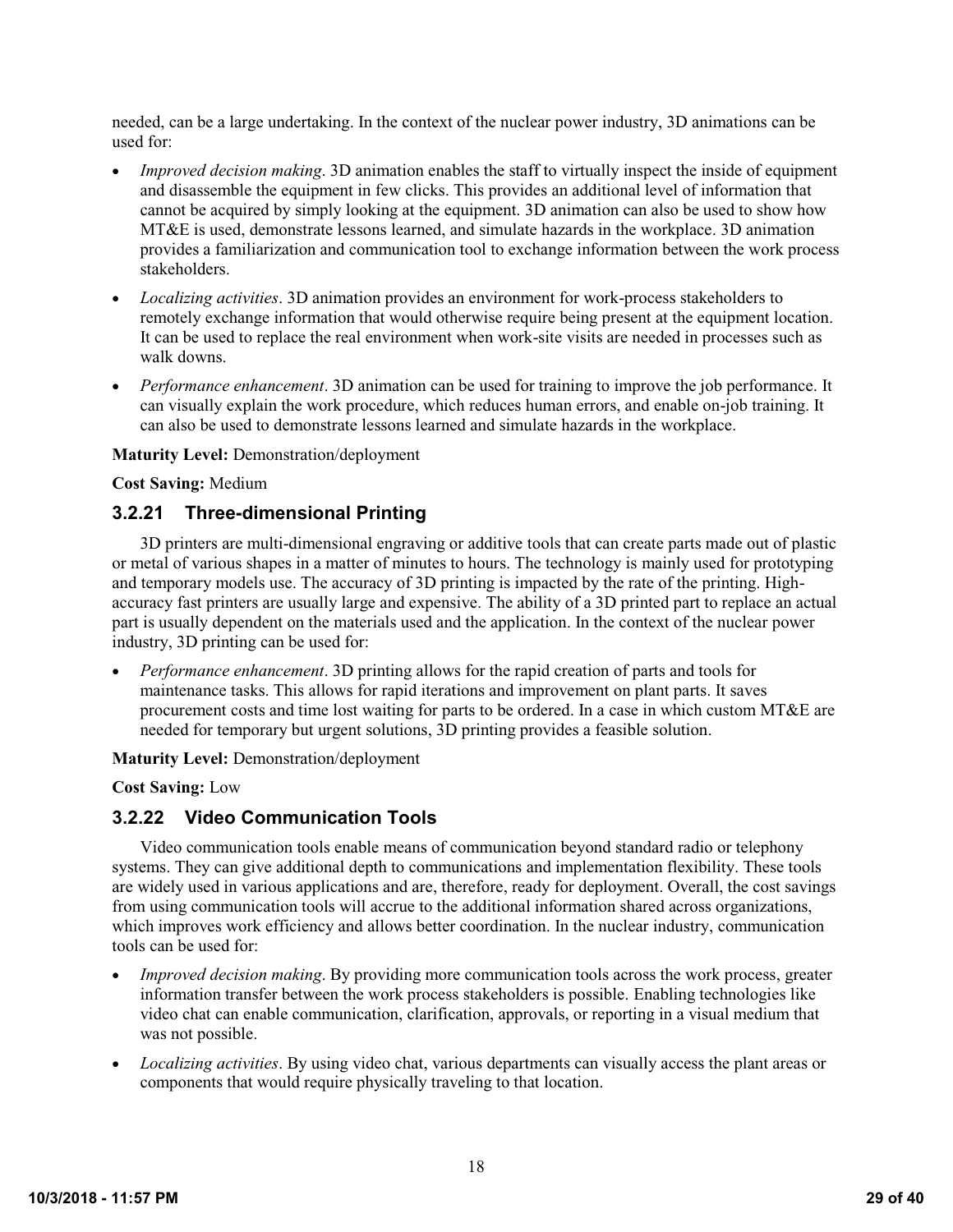*Performance enhancement*. Clarification of process steps, access to senior technicians and peers, and supervisory review and approvals are all common components of the execution of a maintenance task that can benefit from communication tools. The improved communication will lead to taskperformance improvement and better overall work efficiency.

**Maturity Level:** Demonstration /deployment

**Cost Saving:** Low

# <span id="page-29-0"></span>**3.2.23 Video Recording**

Video recording has been enhanced in recent years with advancements in video quality, encoding speeds, and storage options. Strategically placed units can yield benefits for recording of plant areas (Al Rashdan et al. 2017). Fixed or portable cameras, such as helmet-mounted cameras, can be used to provide a direct wide view of the work process. The technical challenge associated with using site cameras is the need to power the cameras if they are permanently mounted or to optimize their power consumption and recharge their batteries if they are to record specific tasks while powered by batteries. In the context of the nuclear power industry, video recording can be used for:

- *Object identification*. The video recording of parts can be used to verify the proper MT&E was used during a review by the supervisor or quality assurance.
- *Improved decision making*. The benefits of video recording impact all phases of the work process. Recordings from previous jobs can be used to assist all stakeholders in exchanging information and discussing the scope. It can also become training or briefing material. Video recording can also be used as a benchmark for determining the task's required time for scheduling.
- *Actions and events identification*. Video recording enables comparing the plant equipment against previous running states to determine the type of actions performed during the work.
- *Localizing activities*. The use of video recording as a familiarization and communication tool between the work-process stakeholders eliminates the need for staff to visit the work site during steps such as walk downs.
- *Performance enhancement*. The video recording can be used to review and improve job quality for lessons learned. For example, it shows how MT&E and parts perform, determines the skills required for the craft assignment, and shows the challenges associated with the execution of the task. A video recording can be used to study the risks associated with the execution of a task and to capture incidents to create lessons learned that improve the job execution in the future.

#### **Maturity Level:** Demonstration/deployment

#### **Cost Saving:** Medium

## <span id="page-29-1"></span>**3.2.24 Video Monitoring**

Video monitoring has many of the same characteristics and benefits of video communication tools; however, video monitoring refers to a one-way, constant stream of video. Video monitoring is extremely useful for processes seeking active insight into the performance of tasks being performed or current states of equipment or processes in the plant. Video monitoring utilizes the same cameras as video recording. However, it is more challenging to deploy due to the needed wireless infrastructure and the lower resolution of streaming, which could limit its applications. In the context of the nuclear power industry, video monitoring can be used for:

 *Location identification*. Video monitoring is a tool to verify the location of staff and verify the execution of work at the right location.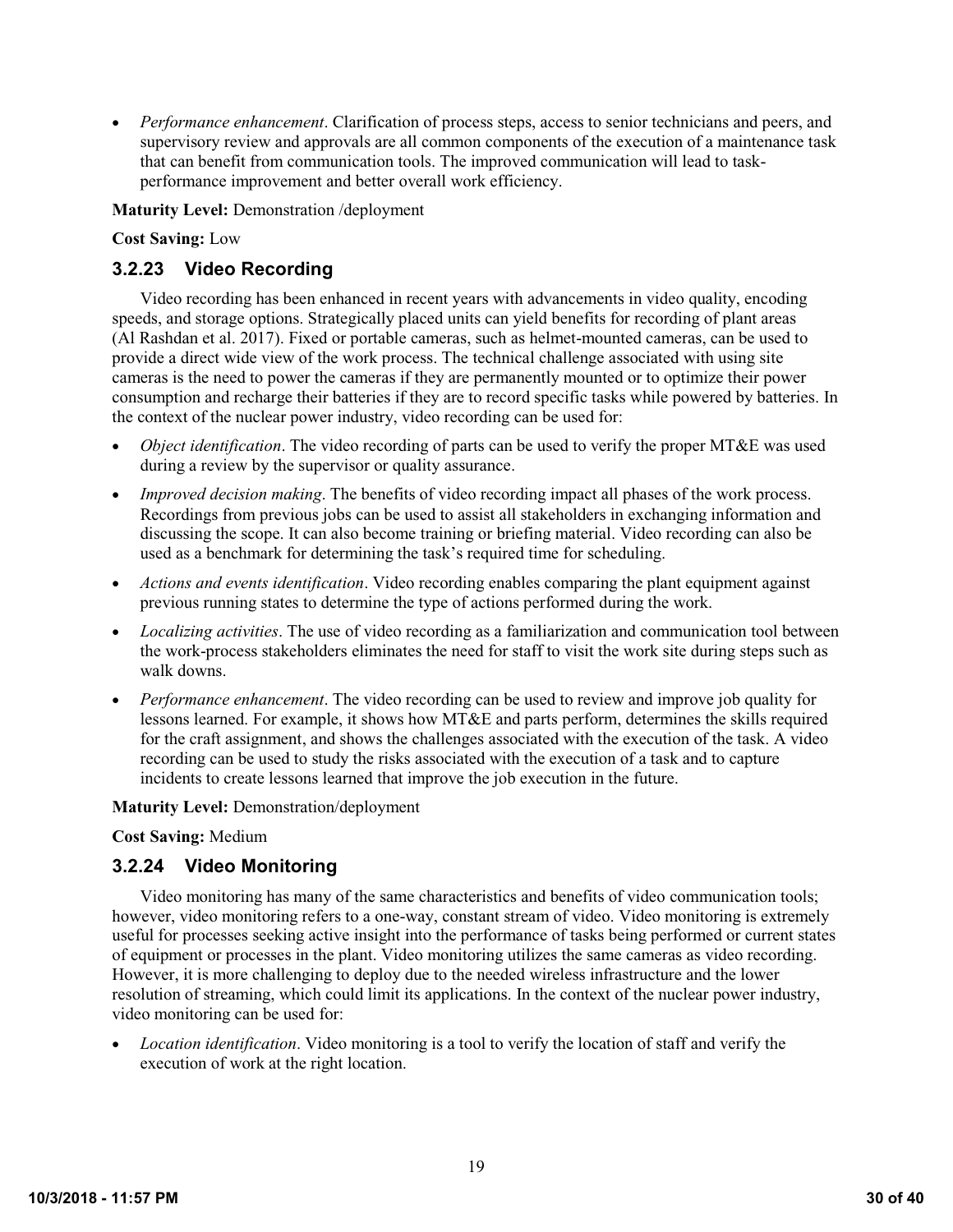- *Object identification*. Video monitoring is a tool to verify MT&E being used for job execution or to verify the equipment worked on so as to ensure the work was done in the proper way and on the correct equipment.
- *Improved decision making*. Video monitoring allows work progress to be tracked in real time. This improves the ability to adaptively schedule the work and project progress. It also provides insight into needed resources. Video monitoring can also be used for on-the-job guidance to assist the craft in making decisions when in doubt.
- *Actions and events identification*. If the supervisor needs to monitor job actions to ensure they are executed correctly, video monitoring can be used to track actions executed in real time.
- *Localizing activities*. For tasks that require peer verification, it replaces the need for peer presence. It also enables remote and virtual participation in work-site checks such as walk downs.
- *Autonomous physical activities*. Video monitoring can replace supplemental work step activities that requires visual monitoring of plant processes or equipment, such as remote hazards monitoring, fire watch, and security.
- *Performance enhancement*. Video monitoring enables remote guidance and verification, which results in a total reduction of human error and improves safety. It helps resolve issues or obstacles rapidly and thereby improves work-process efficiency and speed. It enables an accurate projection of work progress, which enables adaptive modification to schedule and optimizes resources use.

#### **Maturity Level:** Demonstration/deployment

**Cost Saving:** Medium

## <span id="page-30-0"></span>**3.2.25 Virtual Reality**

Virtual reality (VR) is technology that enables a person to become fully immersed in a virtual representation of an environment. It is performed by wearing special headsets that shows the environment and interact with the viewer's head movement to calibrate the view of the environment. VR has been continually advancing at a rapid pace, with special momentum in the entertainment industry. Virtual reality systems can greatly enhance design and training efforts for utilities when operators or maintenance personnel can perform work tasks in a fully modeled virtual environment. Equipment can be represented in real dimensions and at scale (see [Figure](#page-31-2) 1; Hugo and Slay 2016). Virtual-environment users can interact with the units or equipment in various plant areas and demonstrate or train in a no-risk environment. In the context of the nuclear power industry, VR can be used for:

- *Improved decision making*. VR enables the staff to virtually inspect the inside of an equipment and disassemble the equipment in a few clicks. This provides an additional level of information that cannot be acquired simply by looking at the equipment. VR can also be used to show how MT&E is used, demonstrate lessons learned, and simulate hazards in the workplace. In terms of scheduling, VR work simulations can create a benchmark for determining a task's required time.
- *Actions and events identification*. VR can be used to simulate and identify craft actions in the VR environments to provide feedback prior to job execution.
- *Localizing activities*. VR provides an immersive environment for work-process stakeholders to remotely exchange information that would otherwise require being present at the equipment location. It can be used when work-site visits are needed in processes such as walk downs.
- *Performance enhancement*. VR can be used as an environment for training to improve job performance and determine skills required for a craft assignment. Human mistakes in VR have no consequences, yet provide valuable insight. VR shows lessons learned and can show MT&E use and performance.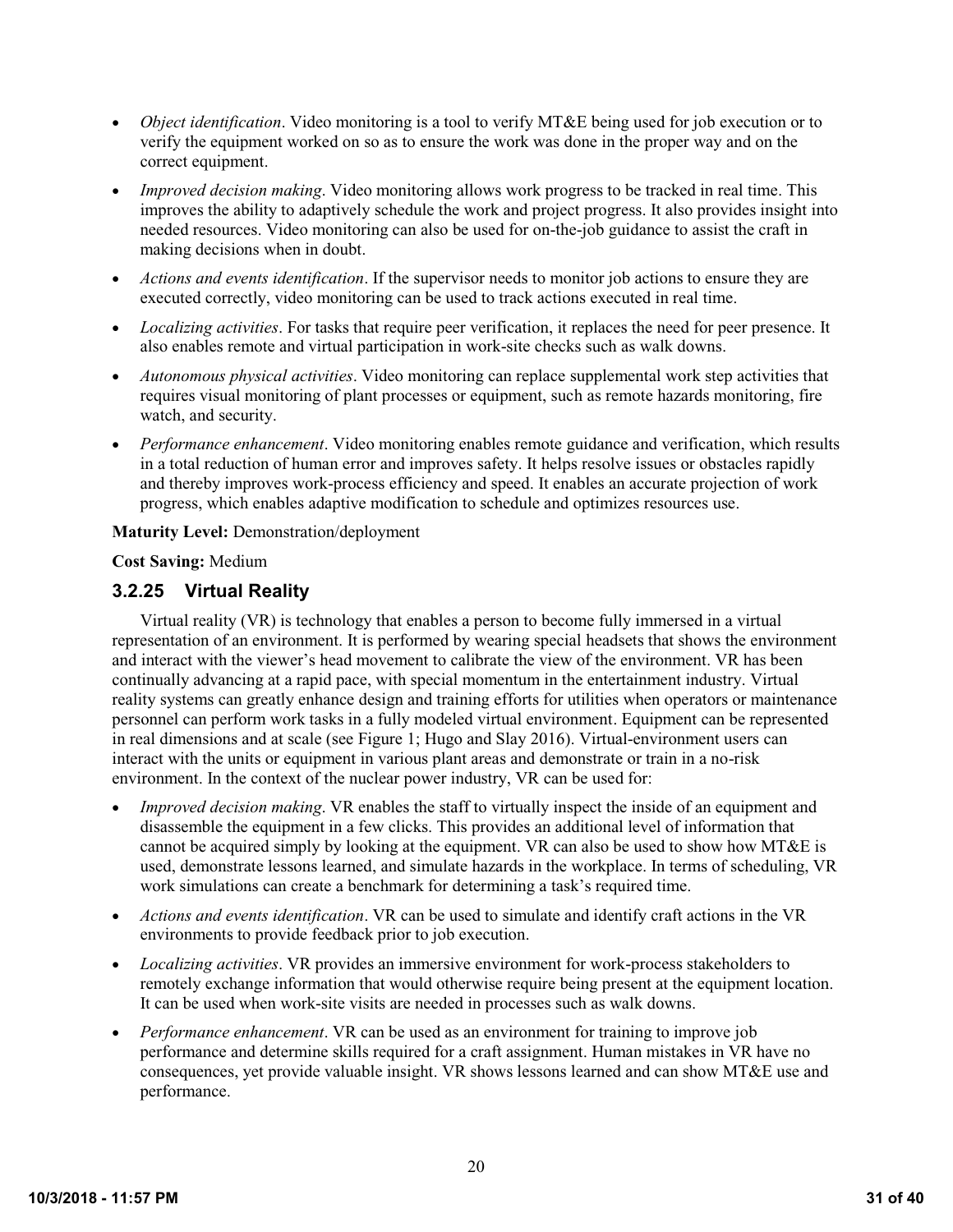**Maturity Level:** Demonstration/deployment, and development of interactive human-factored methods and environments for the nuclear power industry.

**Cost Saving:** Medium



<span id="page-31-2"></span>Figure 1. Viewing a 3-D model in the CAVE (Hugo and Slay 2016).

# <span id="page-31-0"></span>**3.2.26 Wi-Fi Positioning**

Wi-Fi positioning uses signal triangulation of Wi-Fi access points to determine locations. The technology requires a device to have a wireless transition capability and fall within at least three wireless points. It is known to have accuracy that depends on the environment of the triangulation. In the context of the nuclear power industry, Wi-Fi positioning can be used for:

- *Location identification*. Wi-Fi positioning enables the tracking of mobile devices in the plant to match resource location to work location for location verification, thus guiding staff to the correct area of the facility for walk downs, and work execution or collection of MT&E.
- *Object identification*. Wi-Fi positioning, coupled with equipment-location information helps identify equipment. This is used as an additional verification step to ensure the activity or work is performed on the correct equipment.
- *Improved decision making*. Wi-Fi positioning can assist scheduling by enabling real-time tracking of resources locations that could feed into the schedule updates.
- *Autonomous physical activities*. Wi-Fi positioning can trigger actions on mobile devices when the devices are in certain locations (such as turning off wireless transmission capabilities in restricted radio areas).
- *Performance enhancement*. The ability to precisely define and track certain plant locations or trigger actions at these location reduces the human error associated with performing an activity at the wrong location or on the wrong equipment. Mobile devices can be set up to trigger hazard warnings when in certain triangulated locations. This enables Wi-Fi positioning to add another layer to safety administrative controls.

**Maturity Level:** demonstration/deployment of open space Wi-Fi positioning and development of methodology to place Wi-Fi access points for specific locations of the plant.

**Cost Saving:** Low

# <span id="page-31-1"></span>**3.2.27 Wireless Actuators**

Wireless actuators are systems that enables changing plant configuration remotely and wirelessly, thereby replacing activities that require the plant working force to manually perform plant activities. For example, manually controlled valves can be replaced or retrofitted with remote-control functions. The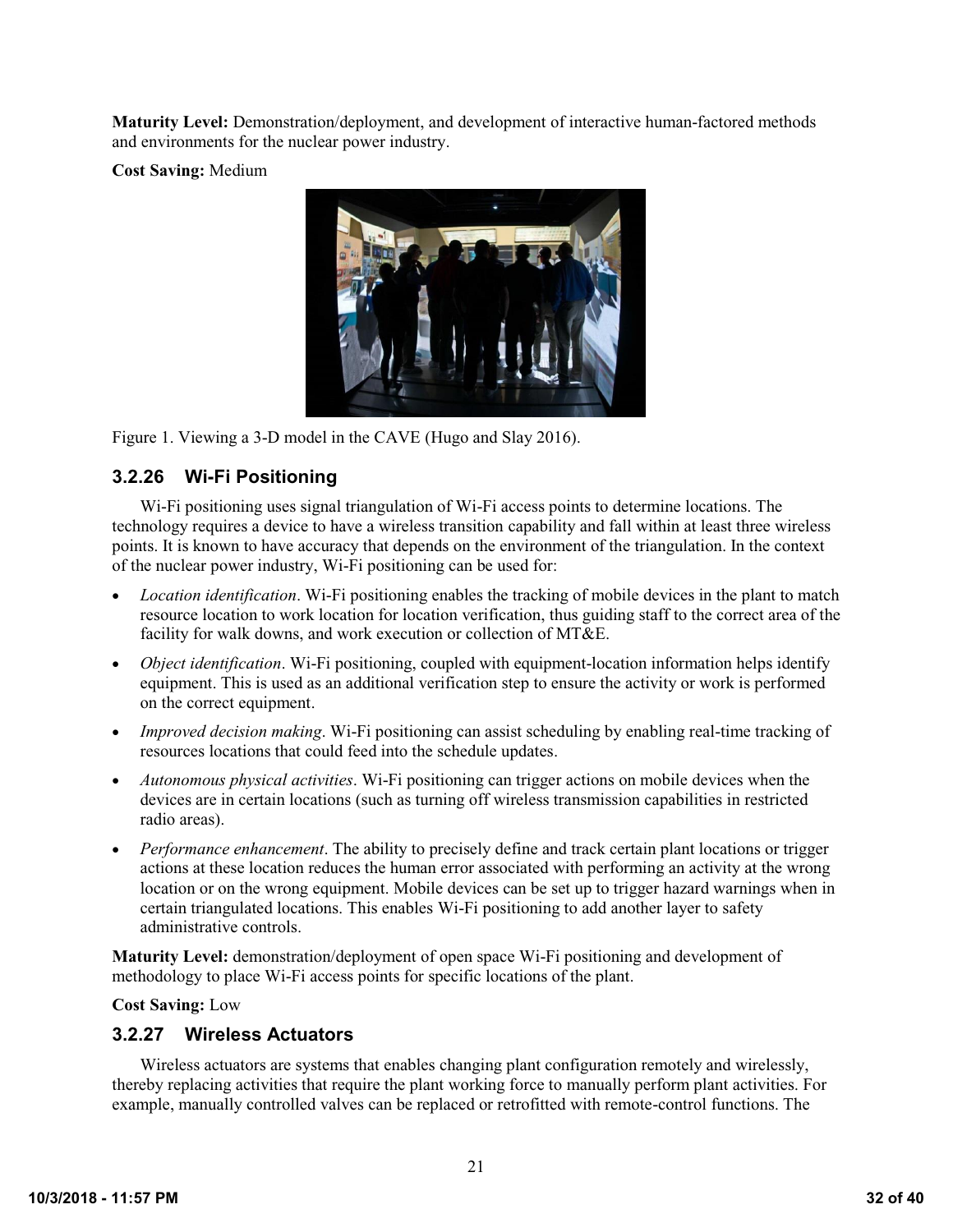nuclear industry has a high ratio of manual actuation processes, so it is in need of this technology. However, the addition of new actuators requires ensuring compliance with regulatory requirements; this could limit the use of wireless actuators on non-safety and low-risk equipment. In the nuclear industry, wireless actuators can be used for:

- *Actions and events identification*. Wireless actuators enable tracking of actions performed on plant equipment.
- *Localizing activities*. Wireless actuators allow for the localizing of physical activities of the work process, such as operations preparation, release of the plant, and post-maintenance testing. This can be performed remotely if wireless actuators are implemented.
- *Performance enhancement*. Wireless actuators reduces human errors associated with field activities and significantly reduce the time needed to perform operations preparation, release of the plant, and post maintenance testing.

**Maturity Level:** Demonstration/deployment and of readily available wireless actuators, development of new type of actuators to control all manual activities at NPPs.

#### **Cost Saving:** Medium

#### <span id="page-32-0"></span>**3.2.28 Wireless Beacons**

Wireless beacons, predominantly using Wi-Fi, ZigBee, or Bluetooth technologies, are batterypowered microcontrollers with unique identification that consume very low energies and are, therefore, able to run for years on a single battery (see [Figure](#page-33-2) 2). These technologies have mostly been used in home automation applications, but have recently found several applications in the nuclear industry (Al Rashdan et al. 2017). The beacons' transmission strength can be configured; this enables variable range of detection and energy use. In the context of the nuclear power industry, wireless beacons can be used for:

- *Location identification*. Beacons can assist in guiding users to specific locations such as guiding staff to the correct area of the facility for walk downs and work execution.
- *Object identification*. Beacons can be coupled with equipment information to help identify equipment. This is used as an additional verification step to ensure the activity or work is performed on the correct equipment.
- *Improved decision making*. Beacons can assist scheduling by enabling time tracking of entry and departure from certain locations and by tracking resources used in the plant when the resources are equipped with beacons or devices to communicate with the beacons.
- *Autonomous physical activities*. Beacons can trigger actions on mobile devices when the devices are in range of a certain beacon (such as turning off wireless transmission capabilities in restricted radio areas).
- *Performance enhancement*. The ability to precisely define and track certain plant locations or trigger actions at these location reduces the human error associated with performing an activity at the wrong location or on the wrong equipment. Mobile devices can be set up to trigger hazard warnings when in proximity of certain beacons. This enables beacons to add another safety layer to administrative controls.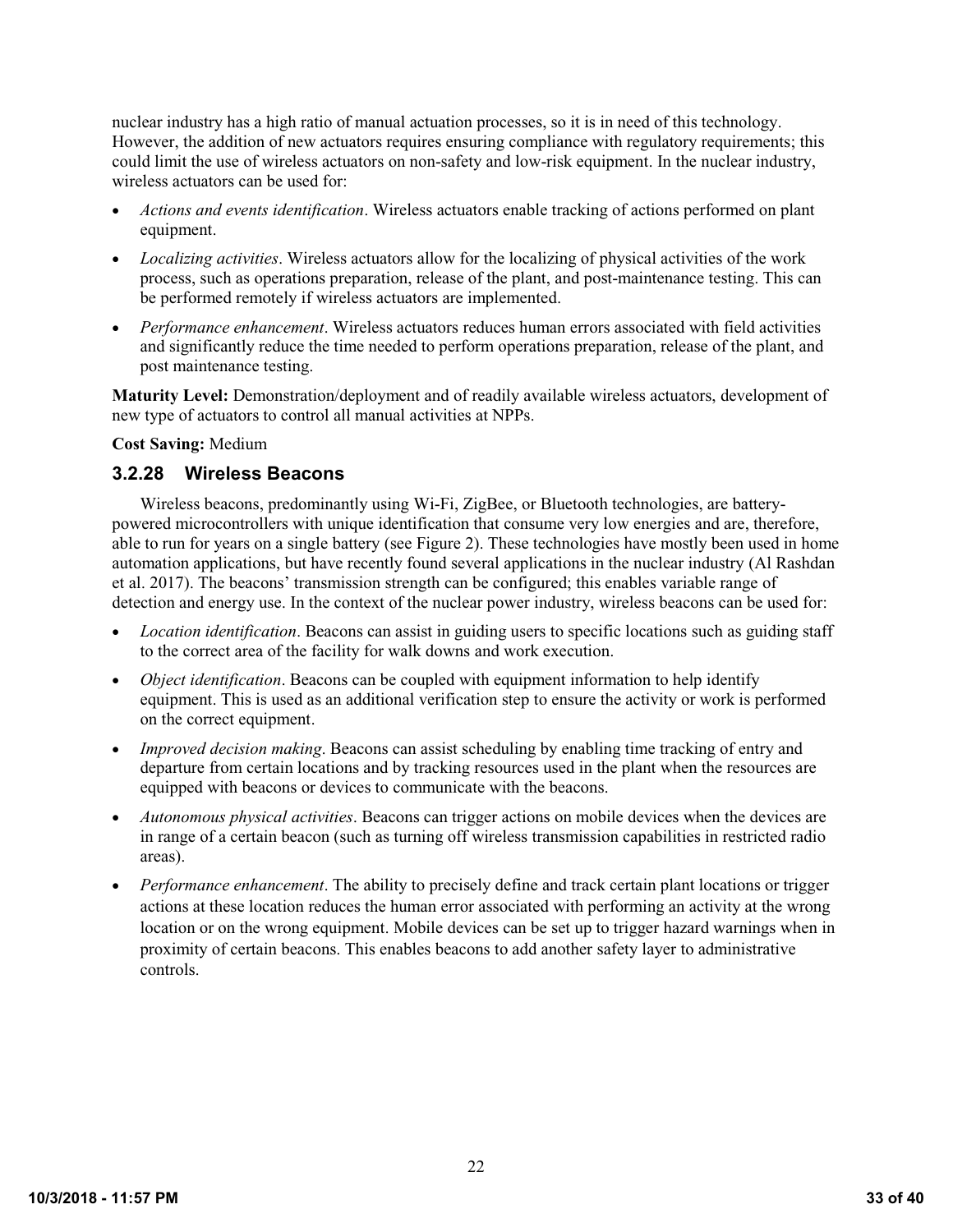

<span id="page-33-2"></span>Figure 2. Bluetooth-enabled microcontrollers used as beacons (Al Rashdan et al. 2017).

**Maturity Level:** Demonstration/deployment

**Cost Saving:** Low

## <span id="page-33-0"></span>**3.2.29 Wireless Networks**

Wireless networks facilitate the use of many other technologies included in this report. Facility-wide Wi-Fi systems are in place at some utilities, and additional sites are increasing their wireless footprint at an increasing pace. Plants have also been exploring the use of distributed antenna systems (EPRI 2017), which are leaking cable technologies that enable targeted wireless signals in areas where Wi-Fi cannot penetrate. Because wireless networks facilitate multiple other technologies and, therefore, have much more impact than their main purpose, they are one of the highest cost-saving technologies to implement. In the context of the nuclear power industry, wireless networks can be used for:

- *Location identification*. Wireless networks enable the use of wireless location triangulation to track location.
- *Object identification*. In a similar manner to location identification, wireless networks enable the use of wireless location triangulation to identify equipment.
- *Improved decision making*. Wireless networks facilitate continuous and remote sensor, work process, and scheduling data access for all parts of the work process and enable the use of video communication tools and remote video applications.
- *Performance enhancement*. In ways similar to those described for improved decision making, wireless networks impact the performance of all parts of the work process by facilitating access to work process data in text or visual format, which increases work-process efficiency and reduces human error.

**Maturity Level:** Demonstration/deployment of Wi-Fi networks.

**Cost Saving:** High

## <span id="page-33-1"></span>**3.2.30 Wireless Sensors**

Wireless enabled sensors are instruments that have wireless transmission capabilities. In the context of this report, wireless sensors collect data from the various physical process parameters in a non-intrusive manner and feed that data into a central wireless processing system. They can also provide feedback on actuator actions. For example, manually controlled valves can be retrofitted with remote monitoring functions (Agarwal et al. 2018).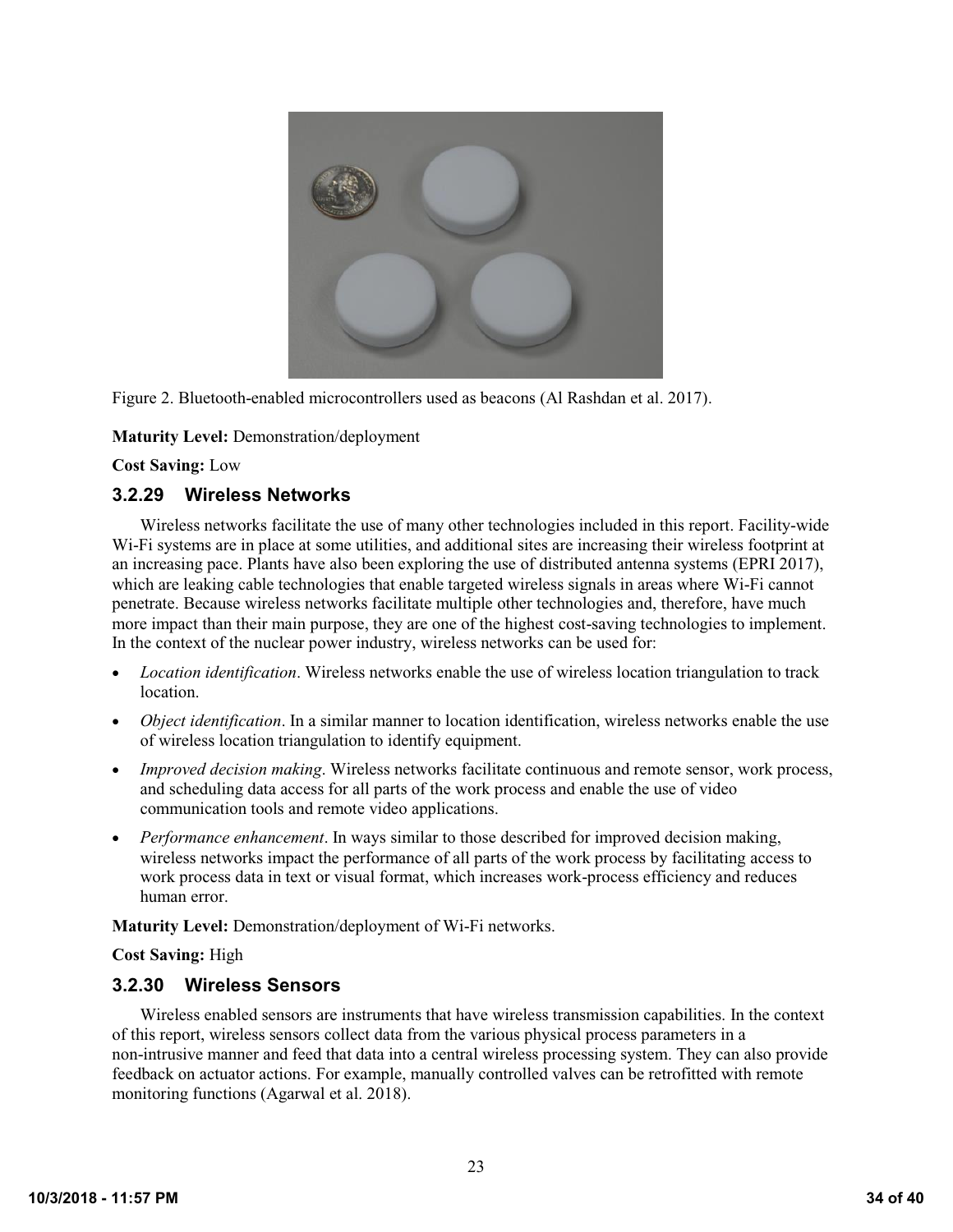Wireless sensors are useful in old plants in which cabling infrastructure does not cover all parts of the plant. The main challenge associated with wireless sensors are energy sources, which motivated research into power harvesting methods from process energy sources (Gurumurthy et al. 2013). Wireless sensors have gained increasing interest in NPPs, especially as wireless networks find their way into the nuclear industry, and advanced pattern detection methods that require additional sensors are being investigated (e.g., Fernandez 2017). In the context of the nuclear power industry, wireless sensors can be used for:

- *Location identification*. Wireless sensors that are capable of transmitting directly to a mobile device can track locations, especially if these devices have limited signal range, as is true of Bluetooth- or ZigBee-enabled devices.
- *Object identification*. Using the same concept as described for location identification, wireless sensors can be used to identify equipment.
- *Improved decision making*. Wireless sensors increase the data available for analysis of tasks and allows better decision making for all stakeholders, especially the systems engineer. It provides an additional layer of information that improves failure diagnosis and reduces needed inspection and calibration activities.
- *Actions and events identification*. The added information enabled by wireless sensors allows instantaneous detection of issues and event as they occur and enables the tracking of actions.
- *Localizing activities*. The ability to access sensor data remotely streamlines analysis by system engineers, preparation and information collection of planners, preparation for operations, oversight by supervisors, and execution by crafts. The data provided by wireless sensors also provide insight into work progress and thereby benefit the scheduling processes.
- *Autonomous physical activities*. For activities that require acquisition of readings or measurements, such as operations preparation, wireless sensors eliminate the need for an operator's presence in the field.
- *Performance enhancement*. Wireless sensors improve diagnosis-process efficiency and speed and reduce dependence on human decision making. They provide direct indications of plant condition and thereby enable better job preparation and inform procedure execution. They also provide direct safety benefits from safety-related sensors, such as radiation detection, and indirect benefits from detecting an improper action or system response to work.

**Maturity Level:** Demonstration/deployment of readily available wireless sensors and research, and development of new types of wireless sensors and power harvesting methods.

#### **Cost Saving:** High

#### <span id="page-34-0"></span>**3.2.31 Work Data Mining**

Data mining includes computational mining and processing information from text, image files, and drawings, or other forms of data. It can apply to paper-based or electronic documentation, and can extract, through informed and data-based processes, information and patterns from documents and present the information in a more-accessible digital format to better facilitate knowledge transfer and understanding within the organization.

Data-mining technologies are rapidly advancing in multiple applications. Internet search engines are the most common data-mining application. Using data mining, it is possible to search millions of documents in fractions of a second. The extensive storage and computational power needs that are necessary to perform data mining require investment in adequate infrastructure. Mining non-textinformation, such as images or audio, requires further research and development as do mining methods that are specific to the nuclear industry (Al Rashdan et al. 2016). In the nuclear industry, data mining can be used for: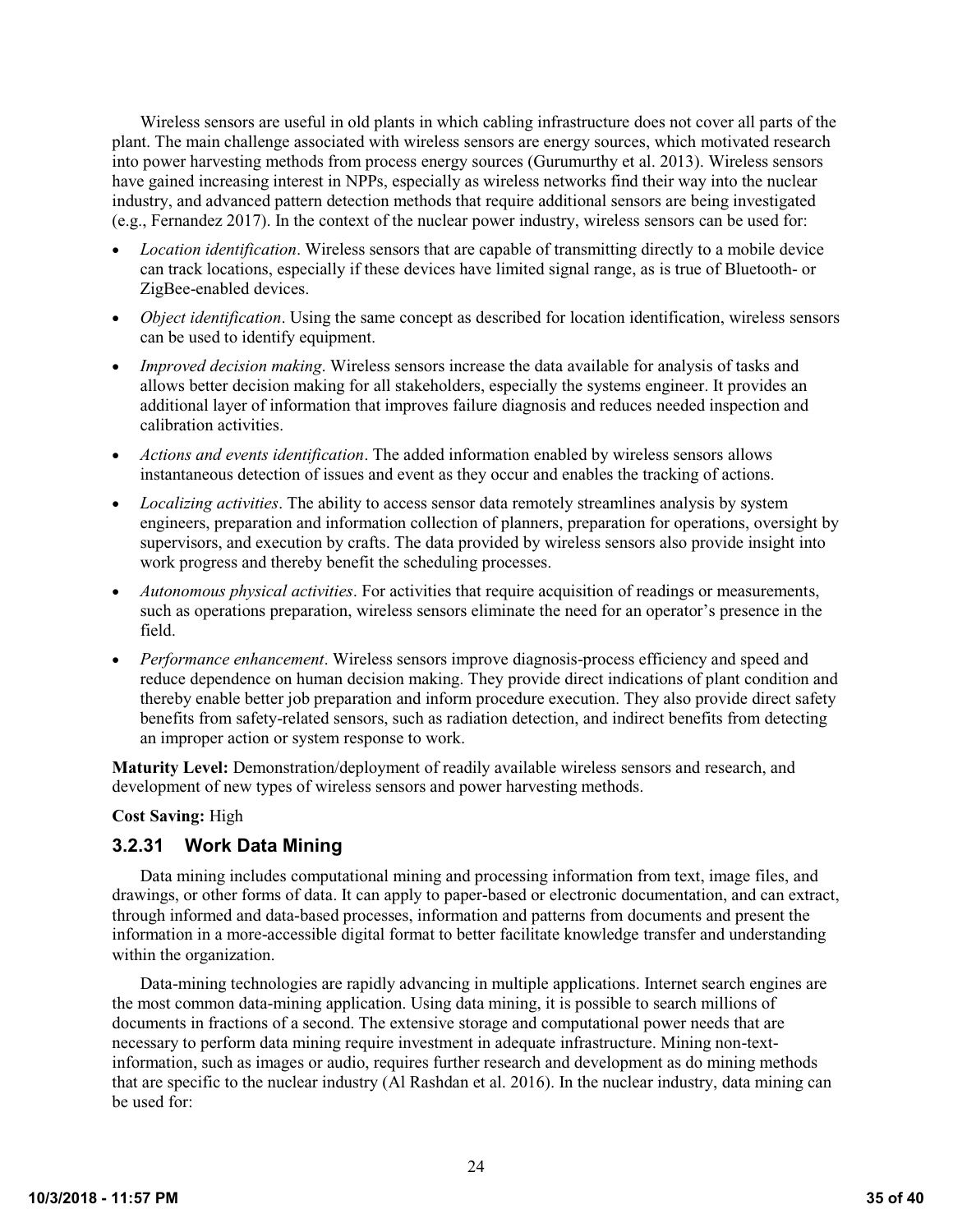- *Improved decision making*. Data mining enables better decision making and information access by bringing together many forms of text- or image-based information into a readily accessible digital format. Most utilities still have paper components of processes, such as drawings, parts lists, or archived reports, that may be cumbersome to handle and find when needed. Data mining all of these information sources can allow aggregation and information input into a modern database system for easy search and use.
- *Localizing activities*. Using data mining, information will be localized to an enormous extent. For example, instead of having to retrieve archived work packages or engineering drawings from file cabinets or archival areas, the information would be available within the system. This would speed planning and work-package assembly processes dramatically.
- *Performance enhancement*. Many tasks will see performance enhancement simply by having greater access to information when needed. Scheduling and planning reviews could mine work packages or templates for changes or errors to improve their future activities. Engineering reviews would be performed faster as the engineer has historical information when needed to validate plant conditions. Pre-job briefs and walk downs would be improved by taking lessons learned from past work packages that were mined and the relevant information from which was placed in an easily accessible system. Access to previous errors or noted difficulties in past work processes would enable greater preparation and mitigation of safety concerns and greater access to information than was possible when information was stored in a purely paper form. This would allow the staff to make better decisions with regards to the work tasks and potential hazards.

**Maturity Level:** Research and development of methods to acquire and classify data from work process documents of the nuclear power industry.

#### **Cost Saving:** High

## <span id="page-35-0"></span>**3.2.32 Work Risk Models**

Probabilistic risk assessment (PRA) models are mathematical models to quantify a plant or specific process-event risk by accumulating the risk of sub-events that can lead to an event. PRA has been used extensively in the nuclear power industry, mainly for regulatory and safety-analysis purposes. Work-risk models are PRA models that quantify the risk of maintenance work by type or nature and work package, individual work steps, resource, and equipment based on historical behavior. Some form of this is applied through a human decision-making process in NPPs (Nuclear Energy Institute 2016). It is used beyond the typical regulatory compliance requirement in NPPs. In the context of the nuclear power industry, work risk models can be used for:

- *Improved decision making*. Work risk models can impact all steps of the work process by assessing risk states resulting from the specific work steps. They can reduce the time needed for every step of the work process by eliminating low-risk tasks or reducing the time required for executing every step of the work process to the extent reflected by the risk of error in performing that step. They can also reduce complementary activities and time spent to perform complementary low-risk activities, such as selecting a wrong tool for low-risk tasks. In contrast, they adequately increase the time needed for important or high-risk tasks.
- *Actions and events identification*. Work risk models serve to identify trends and make predictions on current or future states. The models can greatly inform the likelihood and risk of anomalies or deviant states in the plant. Over time and with increasing volumes of data, these models can operate in a way to predict deviant states to avoid or mitigate such events.
- *Autonomous physical activity*. Work risk models could eliminate physical tasks or activities, such as testing or peer review, for low-risk tasks.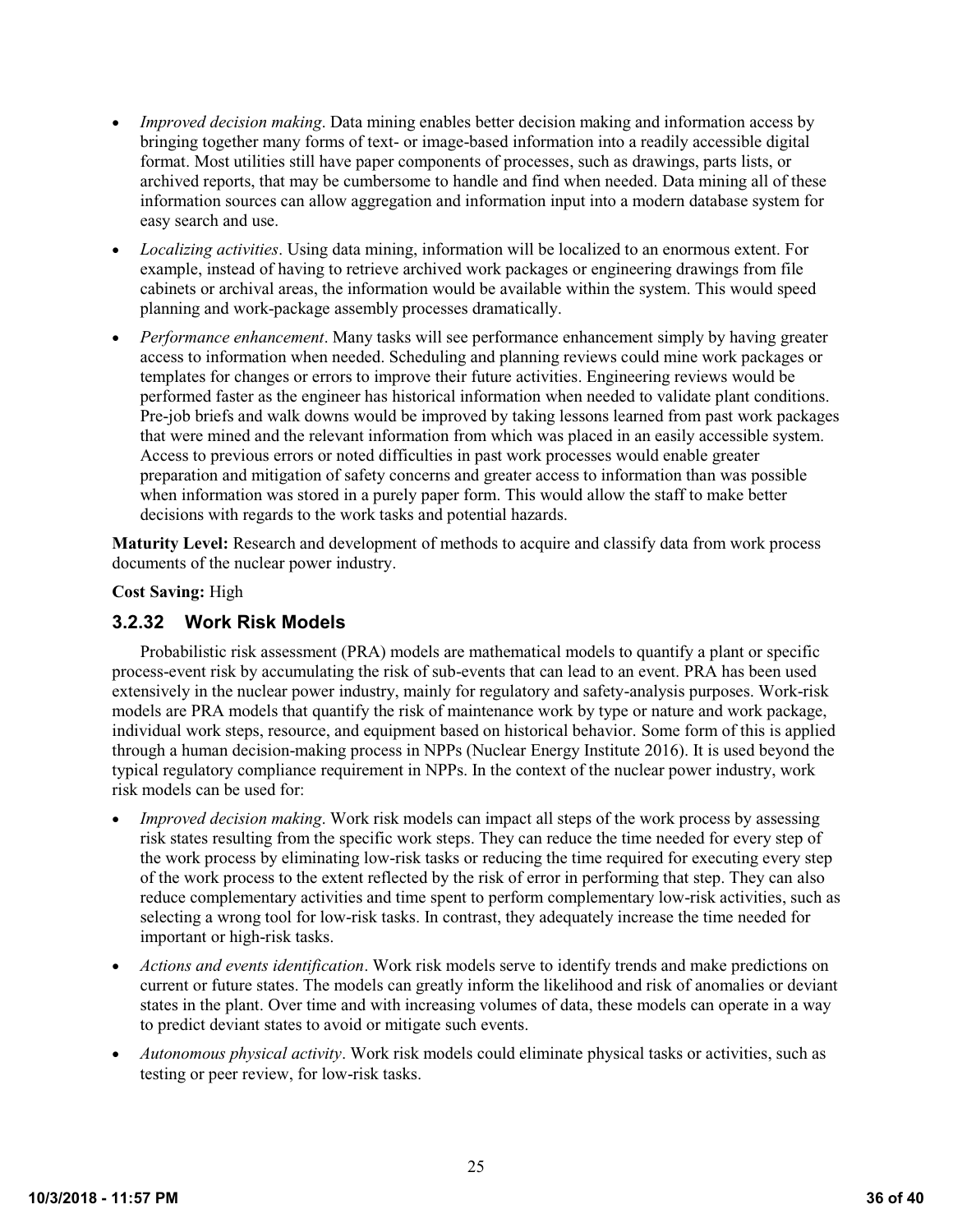*Performance enhancement*. Work risk models optimize resources use according to work-process risks and give unique information that can enable the plant to operate proactively across plant conditions and perform all tasks from a more informed position.

**Maturity Level:** Research and development of work risk models.

#### <span id="page-36-0"></span>**Cost Saving:** High

# **4. CONCLUSIONS**

This analysis of the technologies considered in this report identified multiple benefits to the work process that have direct cost-saving impact. This effort generated a list i[n Table](#page-37-0) 3 of technologies that fit each technology to the three cost-saving categories. The technologies that have high cost-saving impact are identified as drones, electronic work package, mobile devices, plant data integration, smart equipment, smart scheduling, wireless networks, wireless sensors, work data mining, and work risk models. The technologies that have medium cost-saving impact are identified as AR, image information extraction, mobile equipment evaluation tools, RFID, spatial mapping, 3D animation, video recording, video monitoring, VR, and wireless actuators. The technologies that have low cost-saving impact are identified as bar codes, electronic tags, image anomaly detection, image objects recognition, global positioning systems, interactive audio, motion recognition, smart tools, 3D printing, video communication tools, Wi-Fi positioning, and wireless beacons.

The effort concluded that technologies with high cost impact that requires more development and/or research into the technology as a whole or specific aspects of their application are drones, eWPs, plant data integration methods, smart equipment, smart scheduling, wireless sensors, work data mining, and work risk models. The technologies with medium cost impact that require more development and/or research into the technology as a whole or specific aspects of their application are AR, image information extraction, mobile equipment evaluation tools, radio-frequency identification, virtual reality, and wireless actuators. The technologies with low cost impact that require more development and/or research into the technology as a whole or specific aspects of their application are image anomaly detection, image objects recognition, interactive audio, motion recognition, smart tools, and Wi-Fi positing. While the focus of this study is cost saving, these technologies have benefits beyond simply cutting costs, because many will also allow for efficiency gains and improvements in safety.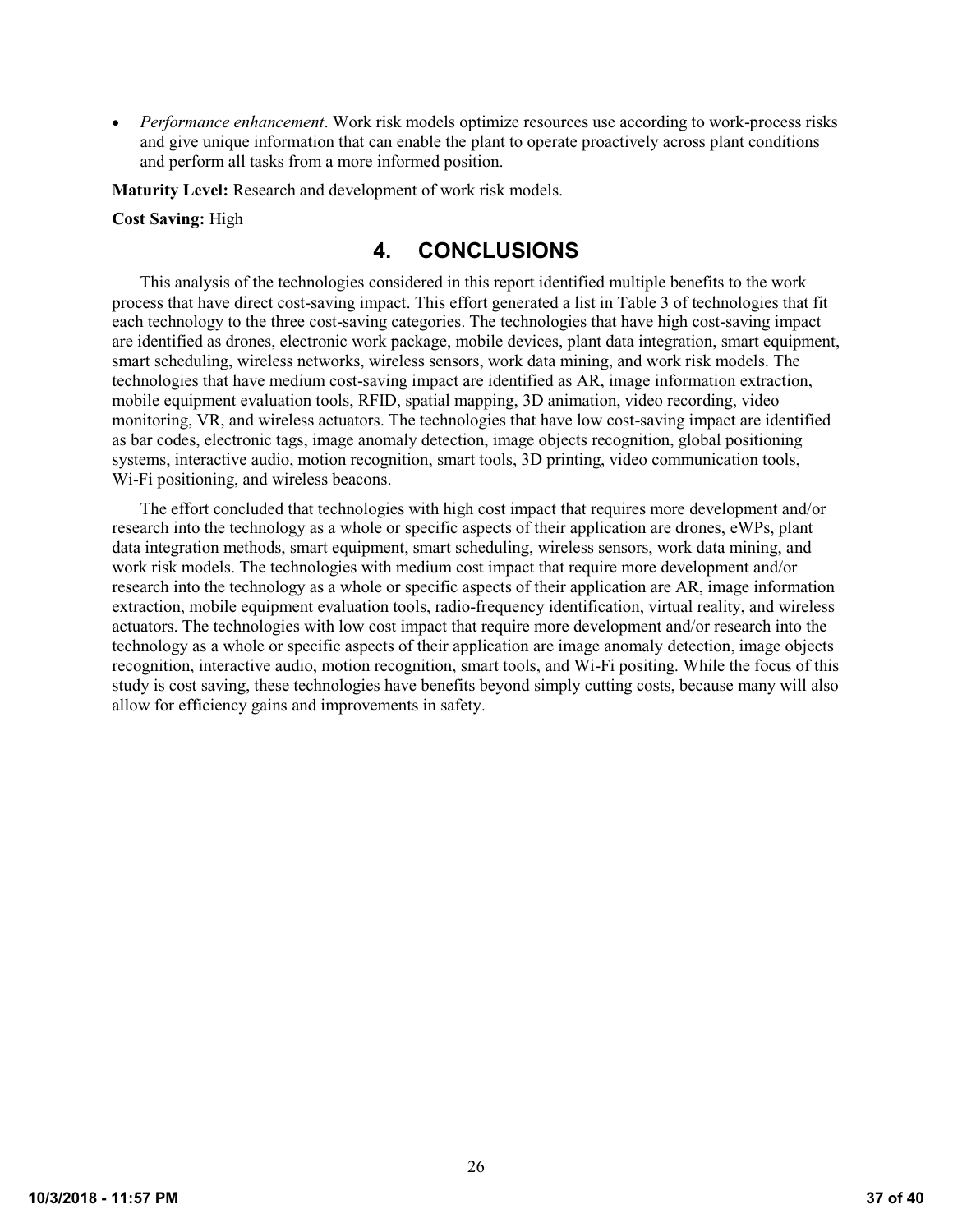|                                  | <b>Maturity</b> |                           |                               |                |
|----------------------------------|-----------------|---------------------------|-------------------------------|----------------|
| <b>Technology</b>                | <b>Research</b> | <b>Develop</b>            | <b>Demonstrate</b><br>/Deploy | Cost<br>Impact |
| <b>AR</b>                        |                 | X                         | X                             | Medium         |
| Bar code                         |                 |                           | X                             | Low            |
| Drones                           |                 | X                         | X                             | High           |
| Electronic tags                  |                 |                           | X                             | Low            |
| Electronic work package          |                 | X                         | $\boldsymbol{X}$              | High           |
| <b>GPS</b>                       |                 |                           | X                             | Low            |
| Image anomaly detection          |                 | X                         | X                             | Low            |
| Image information extraction     | X               | X                         | $\boldsymbol{\mathrm{X}}$     | Medium         |
| Image objects recognition        |                 | $\boldsymbol{\mathrm{X}}$ | X                             | Low            |
| Interactive audio                |                 | X                         | X                             | Low            |
| Mobile devices                   |                 |                           | $\boldsymbol{X}$              | High           |
| Mobile equipment evaluation tool |                 | X                         |                               | Medium         |
| Motion recognition               |                 | X                         |                               | Low            |
| Plant data integration           | $\mathbf X$     | X                         | X                             | High           |
| Radio frequency Identification   |                 | X                         | X                             | Medium         |
| Smart equipment                  | X               | X                         | X                             | High           |
| Smart tools                      |                 | $\boldsymbol{\mathrm{X}}$ |                               | Low            |
| Smart scheduling                 | X               | X                         |                               | High           |
| Spatial mapping                  |                 |                           | X                             | Medium         |
| Three dimensional animation      |                 |                           | X                             | Medium         |
| Three dimensional printing       |                 |                           | $\mathbf X$                   | Low            |
| Video communication tools        |                 |                           | X                             | Low            |
| Video recording                  |                 |                           | X                             | Medium         |
| Video monitoring                 |                 |                           | X                             | Medium         |
| <b>VR</b>                        |                 | $\mathbf X$               | X                             | Medium         |
| Wi-Fi positing                   |                 | X                         | X                             | Low            |
| Wireless actuators               |                 | X                         | $\mathbf X$                   | Medium         |
| Wireless beacons                 |                 |                           | $\boldsymbol{\mathrm{X}}$     | Low            |
| Wireless networks                |                 |                           | $\boldsymbol{\mathrm{X}}$     | High           |
| Wireless sensors                 | $\mathbf X$     | X                         | X                             | High           |
| Work data mining                 | $\mathbf X$     | X                         |                               | High           |
| Work risk models                 | $\mathbf X$     | X                         |                               | High           |

<span id="page-37-0"></span>Table 3. Summary of technologies maturity and cost impact.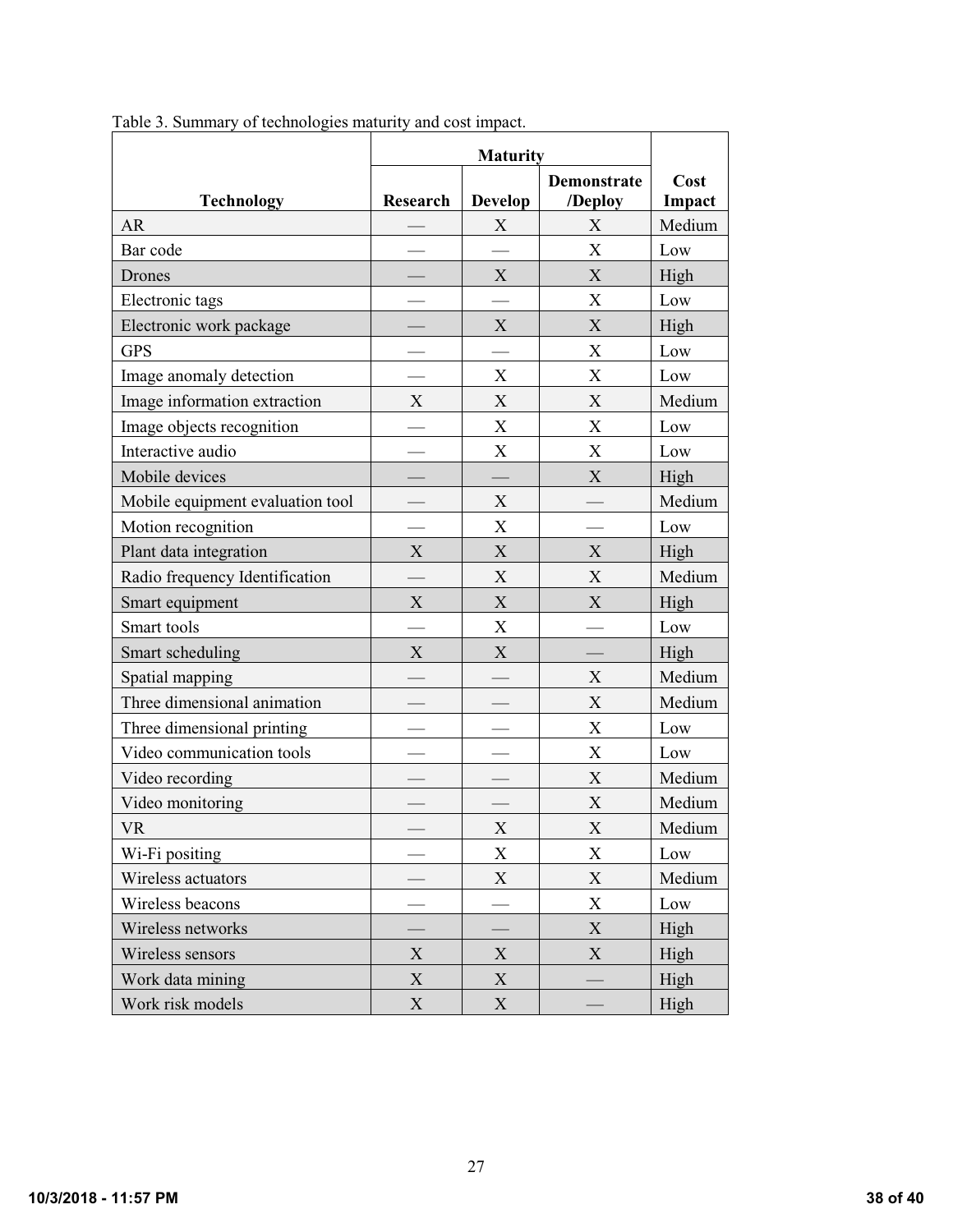# **5. REFERENCES**

- <span id="page-38-0"></span>Agarwal, V., Buttles, J., and Al Rashdan, A. (2018). Final CRADA Report for Enhanced and Miniaturized Wireless Valve Position Indicator Prototype, INL/EXT-18-44972, Idaho Falls: Idaho National Laboratory.
- Al Rashdan, A., Oxstrand, J. and Agarwal, V., (2016). Automated Work Package: Conceptual Design and Data Architecture*,* INL/EXT-16-38809, Idaho Falls: Idaho National Laboratory.
- Al Rashdan, A., St Germain, S., Boring, R., Ulrich, T. and Rice, B., (2017). Automated Work Packages: Radio Frequency Identification, Bluetooth Beacons, and Video Applications in the Nuclear Power Industry (INL/EXT-17-43264), Idaho Falls: Idaho National Laboratory.
- Al Rashdan, A., Oxstrand, J. & Agarwal, V. (2018) Automated work packages: Capabilities of the future. *Nuclear Technology*, *202:2-3*, 201-209. doi: 10.1080/00295450.2017.1406774.
- Bond, L. J., Jarrell, D.B., Koehler, T.M., Meador, R.J., Sisk, D.R., Hatley, D.D., Watkins, K.S. Chai, J. and Kim, Wooshik. NERI Final Project Report: On-Line Intelligent Self-Diagnostic Monitoring System for Next Generation Nuclear Power Plants. United States. doi: 10.2172/15010296.
- Electric Power Research Institute (EPRI). (2007). Operations and Maintenance Development: Work Planning Assessment Guidelines for Nuclear Power Plant Personnel, EPRI-1015253. Palo Alto: EPRI.
- Electric Power Research Institute (EPRI). (2014). K-Line 3-D Animated Maintenance Application Version 1.0, EPRI- 3002000163. Palo Alto: EPRI.
- Electric Power Research Institute (EPRI). (2015). Improving the Execution and Productivity of Maintenance with Electronic Work Packages, EPRI-3002005363. Palo Alto: EPRI.
- Electric Power Research Institute (EPRI). (2017). Use of LTE Cellular Network and Distributed Antenna Systems to Improve Connectivity and Increase Data Transfer: A Plant Monitoring Initiative, EPRI-3002009128. Palo Alto: EPRI.
- Fernandez, M.G., Tokuhiro, A., Welter, K., & Wu, Q. (2017). Nuclear energy system's behavior and decision making using machine learning. *Nuclear Engineering and Design*, *324*, 27-34.
- Gurumurthy, S.R., Agarwal, V. and Sharma, A. (2013). Optimal Energy Harvesting from a High-Speed Brushless DC Generator-based Flywheel Energy Storage System. *IET Electric Power Applications*, *7*(9), 693-700. doi: 10.1049/iet-epa.2013.0134.
- Hugo, J.V. and Slay III, L., (2017). Human Factors and Modeling Methods in the Development of Control Room Modernization Concepts*,* INL/CON-16-40364). Idaho Falls: Idaho National Laboratory.
- Institute of Nuclear Power Operations (INPO), (2010). Work Management Process Description, INPO AP-928, Rev. 5, Mat 2017. Atlanta: INPO
- International Atomic Energy Agency (IAEA). (2006). Integrated Approach to Optimize Operation and Maintenance Costs for Operating Nuclear Power Plants, IAEA-TECDOC-1509. Vienna: IAEA.
- Johnson, B. (2013, Feb.). How Siri Works*. HowsStuffWorks.* Retrieved from electronics.howstuffworks.com/gadgets/high-tech-gadgets/siri2.htm.
- Kimchi, G., Buchmueller, D., Green, S.A., Beckman, B.C., Isaacs, S., Navot, A., Hensel, F., Bar-Zeev, A. and Rault, S.S.J.M., (2017). Amazon Technologies Inc. Unmanned aerial vehicle delivery system. U.S. Patent 9,573,684. Retrieved from https://patentimages.storage.googleapis.com/66/63/33/ee453e2485aa7d/US9573684.pdf